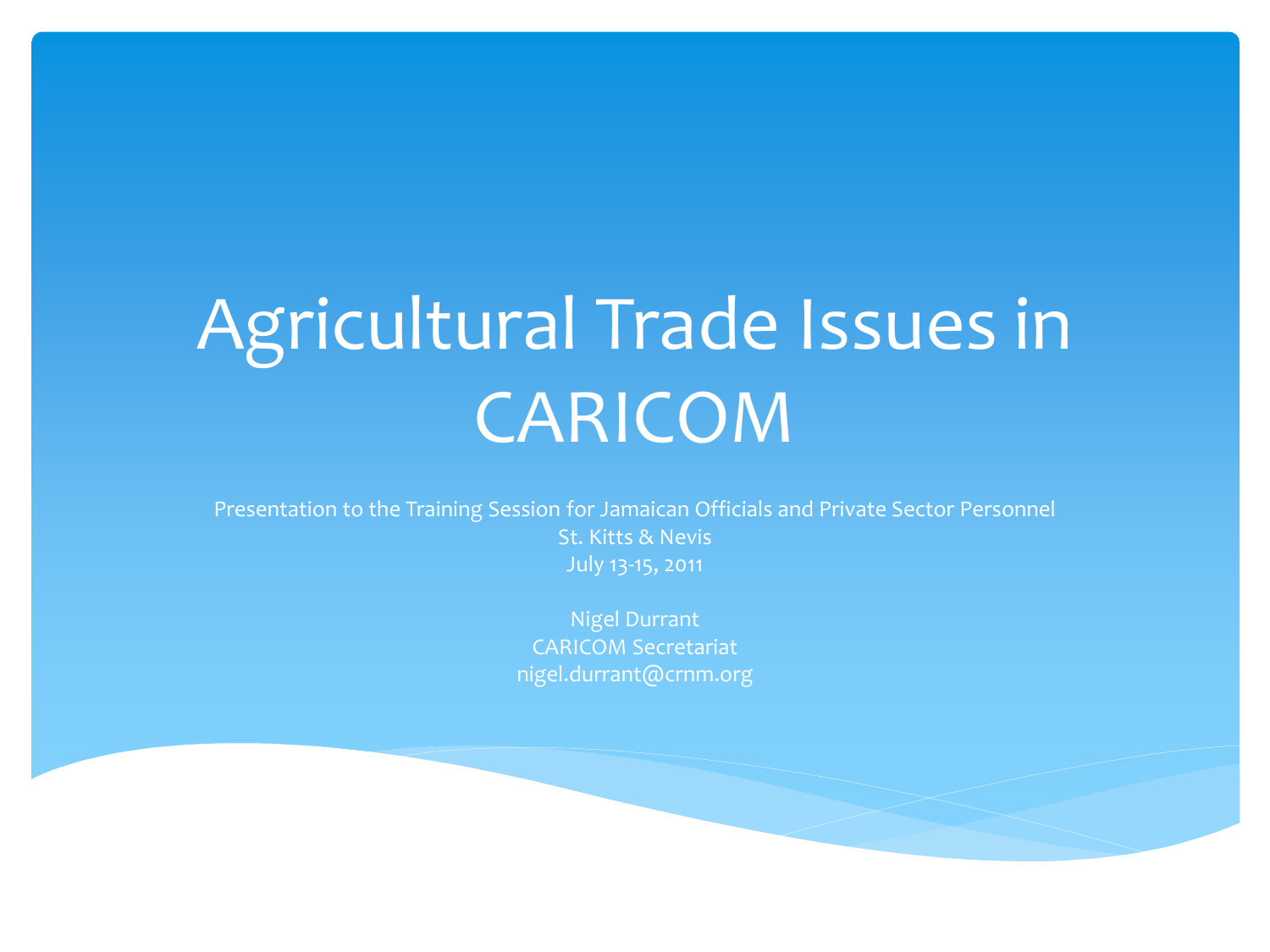### The Trade Regime

- Same as for other products CET, Rules of Origin
- Levels of CET are generally higher for agricultural products with a range attracting tariffs of 40%
- Rules of origin the product-specific rules for agricultural products are more likely to require the use of regional inputs
- Rules of origin for fish products obtained within the territory of any member state (including territorial waters) qualify as "wholly produced". For products obtained elsewhere, qualifying criteria are based on the nationality of the vessel.
- The issue of suspensions of the CET and derogations from the rules of origin is a continuing source of irritation for some CARICOM producers who trade within the region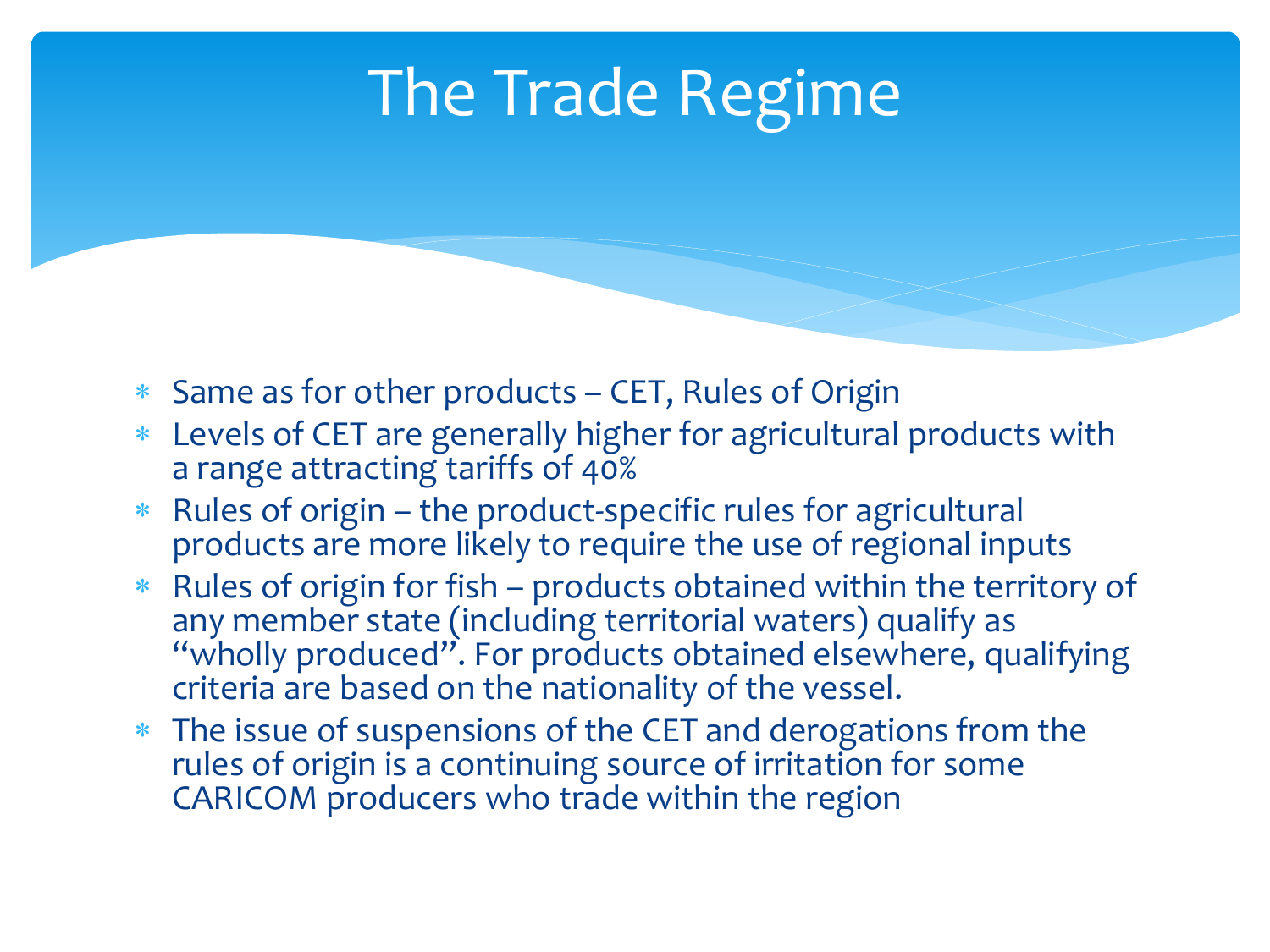# The Trade Regime (cont'd)

- WTO bindings of most CARICOM countries set at 100% (exceptions being Haiti and Suriname) compared to 50% for non-agricultural goods (including fish)
- The current WTO negotiations (Doha work programme) will not result in a reduction of CARICOM CET, given the concessions that we have negotiated
- EPA and other trade agreements these are reciprocal in nature so concessions have to be made in respect of granting duty free treatment to the other party(ies). However, for several bilateral agreements (Cuba, Dom Rep, Costa Rica) CARICOM LDCs (OECS & Belize) are not required to reciprocate.
- CARICOM has maintained a very defensive position in all trade negotiations, especially in agriculture. In the EPA, some 70% of tariff lines were excluded by the CARIFORUM (CARICOM + DR) from its commitments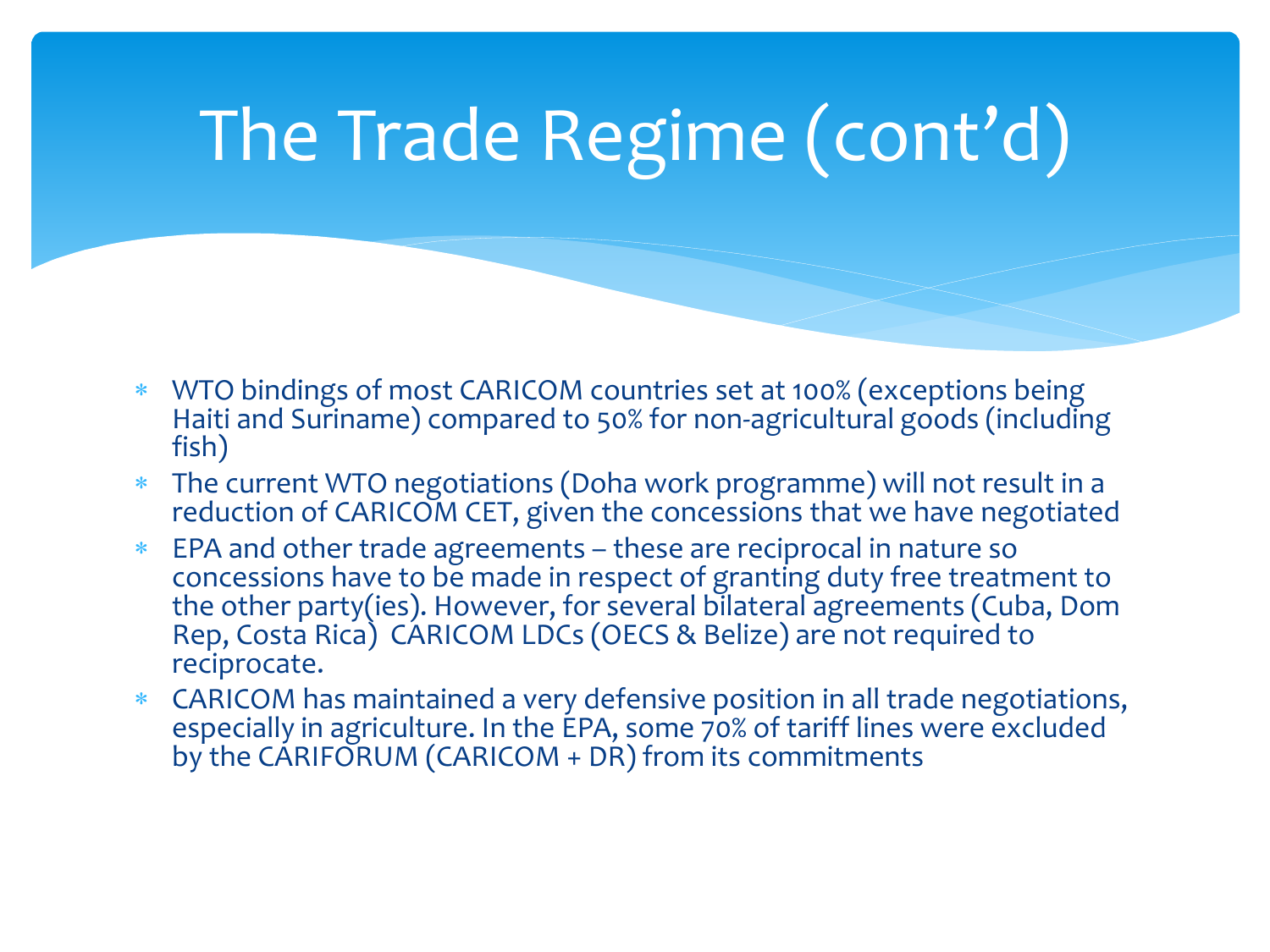### St. Kitts/Nevis – agricultural situation

#### **Crops, meat, fish and livestock production**

- **Production from tree crops** increased from 361.1 thousand kg in 2004 to 423 thousand in 2008 and recorded an increase of **17.1%** over this period.
- **Production of Fruits** recorded a marginal production increase of **3.1%** i.e. moving from 292.3m in 2004 to 301.4m kg in 2008.
- **Root crop production** increased from 324,200 kg in 2004 to 522,300 kg in 2008 an increase of **61.0%.**
- **Vegetable production** increased from 819,400 in 2004 to 861,700 kg in 2008; a growth rate of **5.0%** over the period.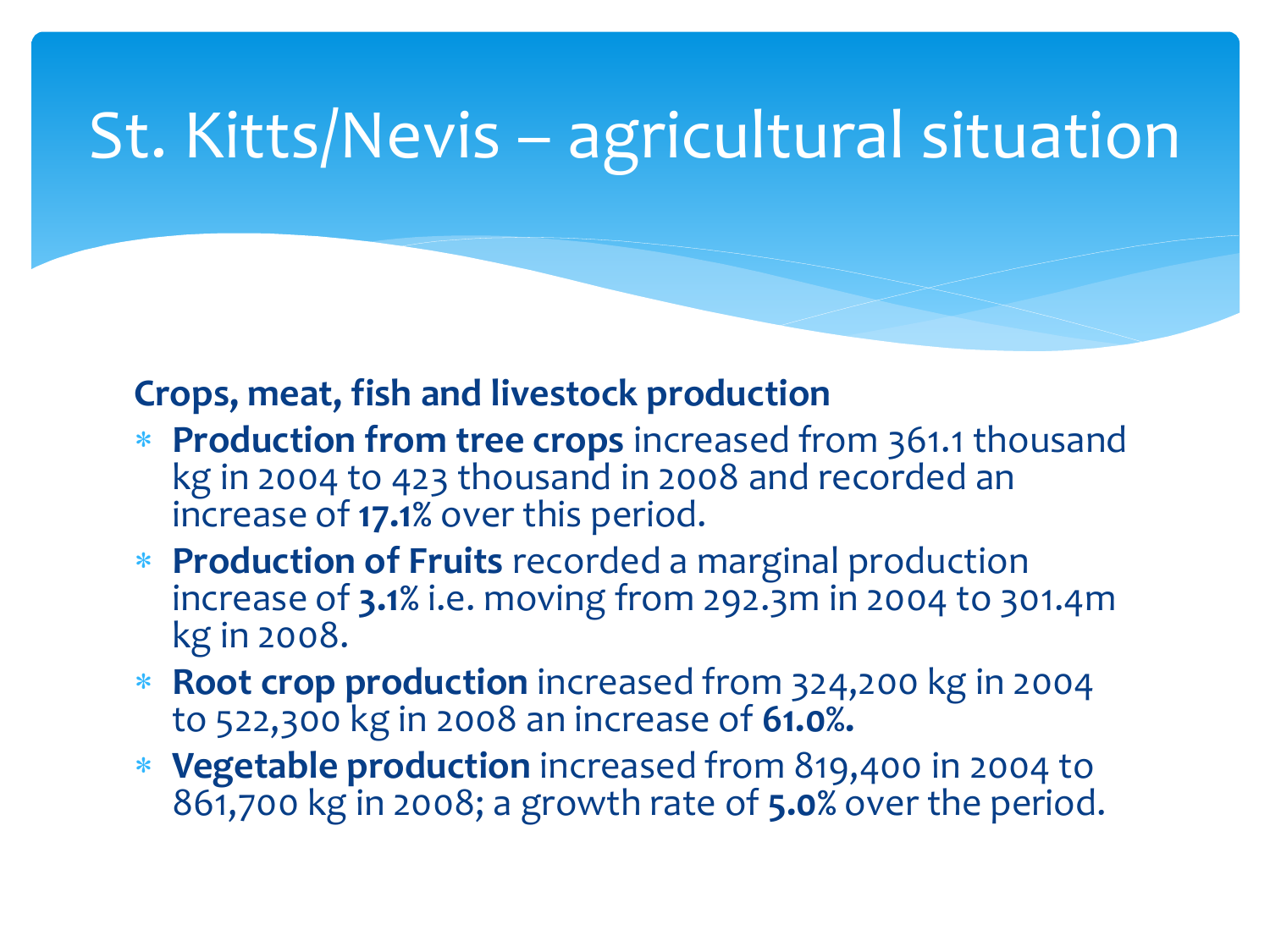- **Meat production** increased from 282,400 kg in 2004 to 318,700 kg in 2008, an increase of **12.8%.** Production of beef and pork accounted for 81.8% of the total domestic meat output with contributions of 43.6% and 38.2% respectively.
- **Fish production** was 44,500 kg in 2004 and recorded a **decline of 8.9%** when compared to output in 2008.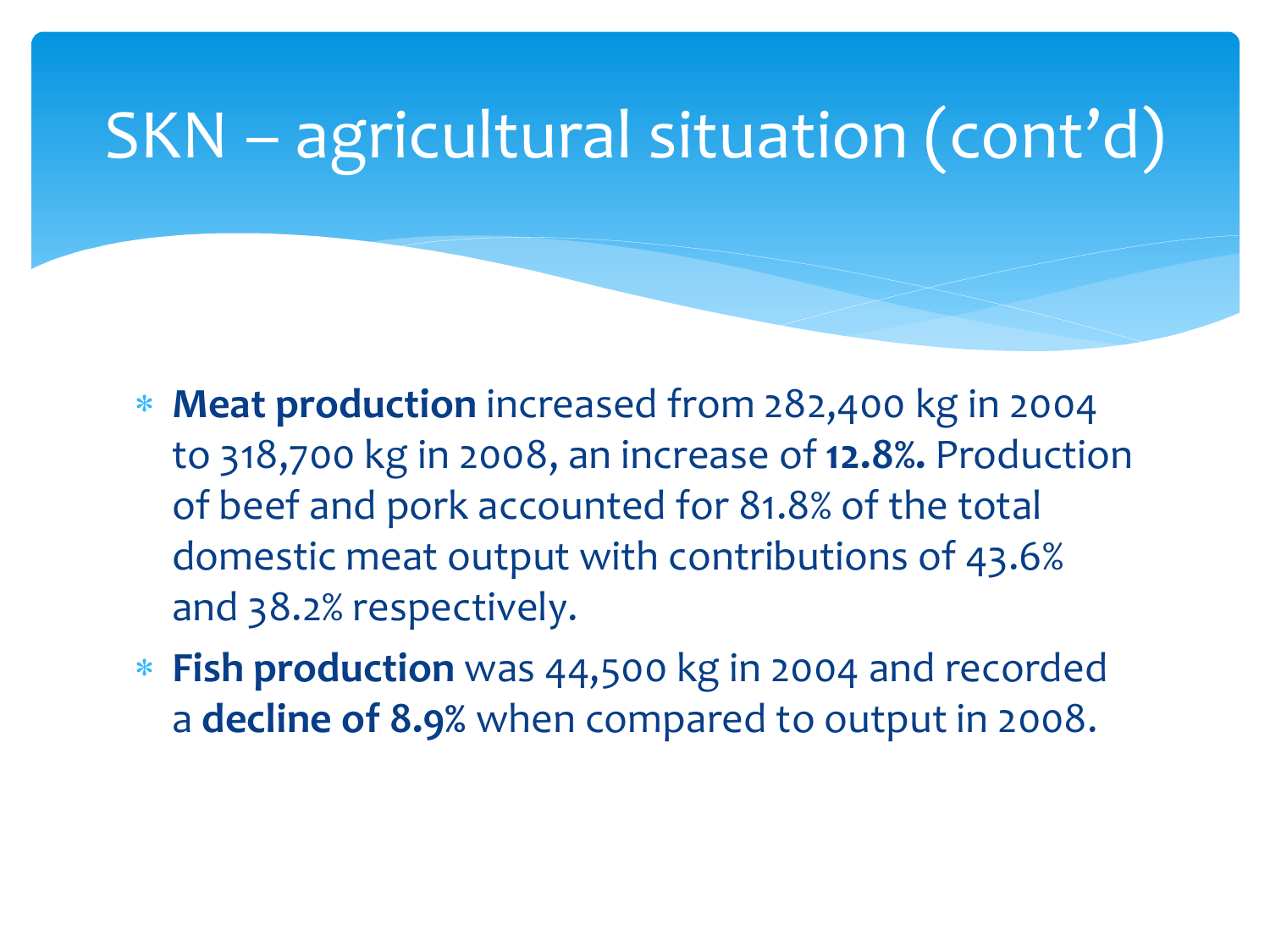#### **Trade flows**

- Food **exports declined** from EC\$32.9m (USD12.2m) in 2004 to EC\$2.1m (USD0.8m) in 2008, a decrease of **94%**, directly attributable to the closure of the sugar industry in 2005–2006.
- Two (2) food export commodities, namely frozen **conch** and **monkeys**, account for **81.9%** or EC\$1,642,300 (USD743,000) of food export earnings in 2008. The individual values of these commodities were 57.9% and 24% of total food exports.
- The **non-CARICOM countries** accounted for **98%** of food exports as compared to 2% for CARICOM countries. The flow of food exports to non-CARICOM countries increased from EC\$619,300 (USD229,400) in 2005 to EC\$1,927,200 (USD713,800) in 2008 and registered a significant increase of 211% or approximately **42% per annum**.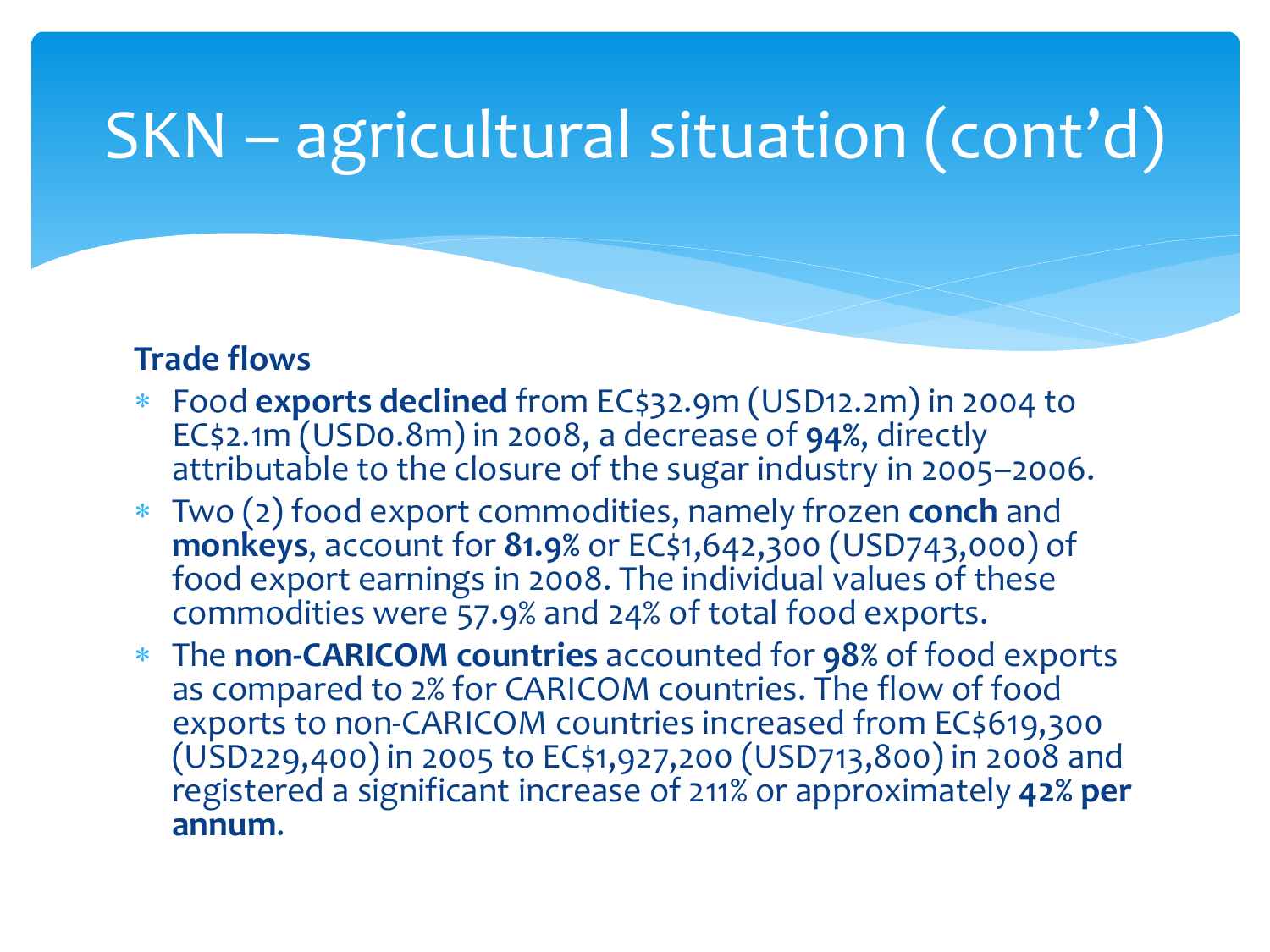- The value of **food imports** increased from EC\$81.2m (USD30.1m) in 2004 to EC\$132.4m (USD49m) in 2008 and represented via marginal increase of **63.1%** over the period.
- **Non-CARICOM countries** accounted for **85.1%** of food imports as compared to **14.9%** for **CARICOM countries**. The flow of food imports from non-CARICOM countries increased from EC\$69.4m (USD25.4m) in 2004 to EC\$112.2m (USD41.5m) in 2008 and registered an increase of **61.6%** or approximately 12% per annum.
- Imports from **CARICOM countries** increased from EC\$11.7m (USD4.3m) in 2004 to EC\$20.2m (USD7.5m) in 2008; resulting in an annual growth rate **14.3%** over the period.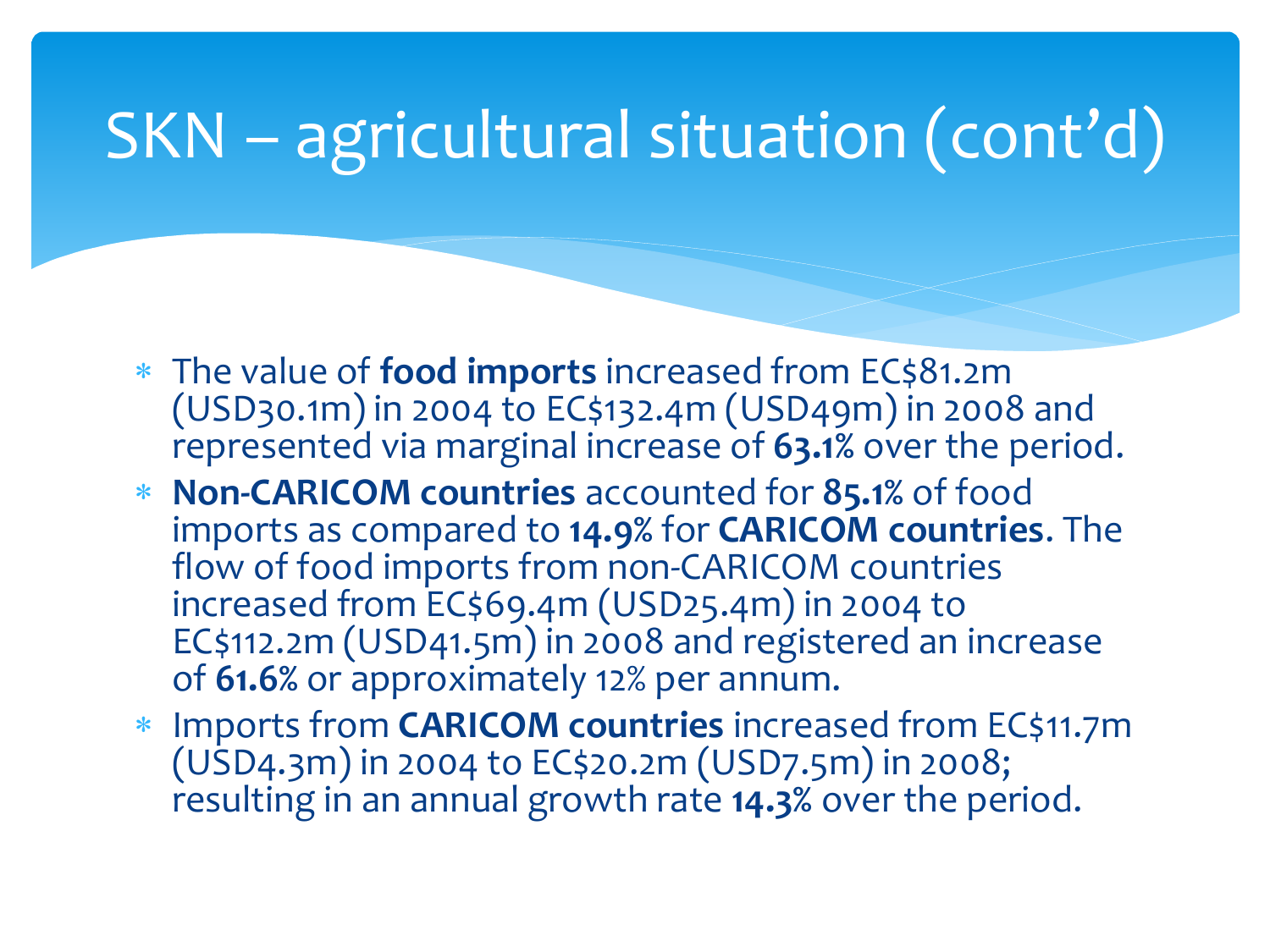#### Food Exports Relative to Total Exports

|                     | 2004 | 2005 | 2006 | 2007 | 2008 | <b>Average</b> |
|---------------------|------|------|------|------|------|----------------|
| St Kitts /<br>Nevis | 25.6 | 0.6  | 0.9  | 1.2  | 1.1  | 5.5            |
| <b>CARICOM</b>      | 10.5 | 7.6  | 6.0  | 6.4  | 5.3  | 6.7            |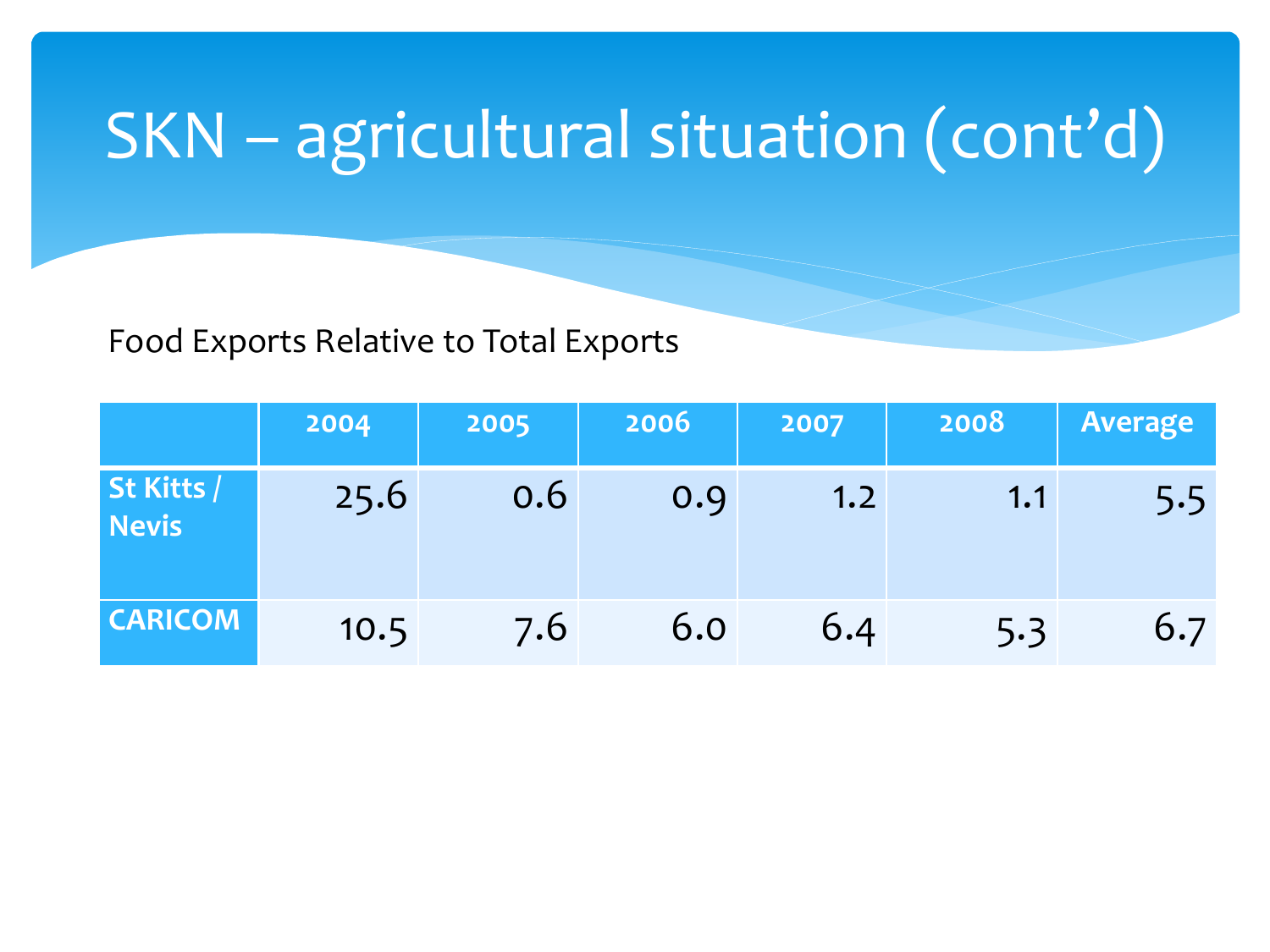#### Main Agri & Fish Exports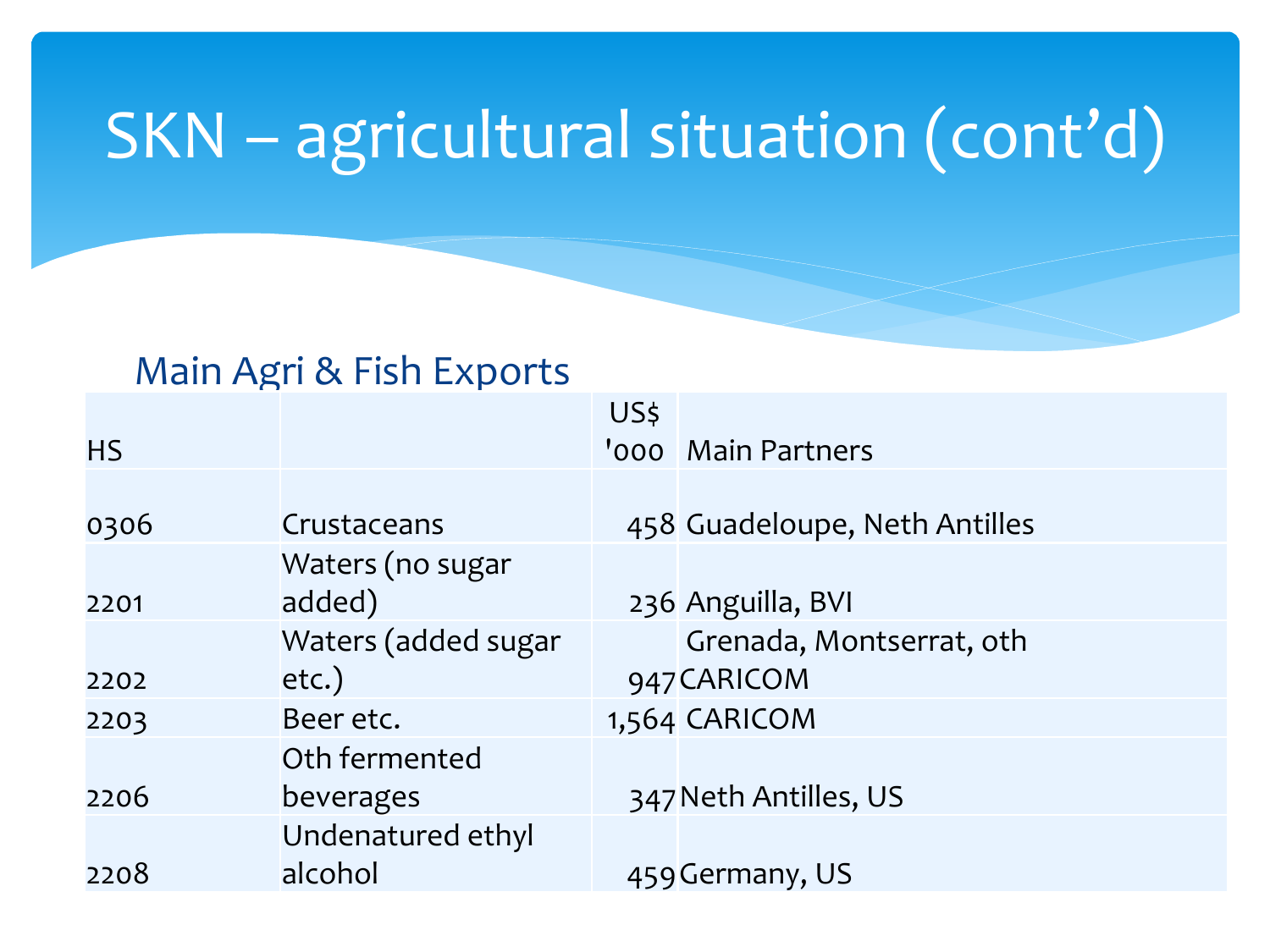Food Imports relative to Value of Total Imports

| <b>Country</b>     | 2004 | 2005 | 2006 | 2007 | 2008 | Average |
|--------------------|------|------|------|------|------|---------|
| St.<br>Kitts/Nevis | 5.5  | 6.6  | 6.5  | 6.8  | 7.5  | 6.6     |
| <b>CARICOM</b>     | 13.5 | 12.3 | 11.4 | 12.0 | 10.7 | 11.8    |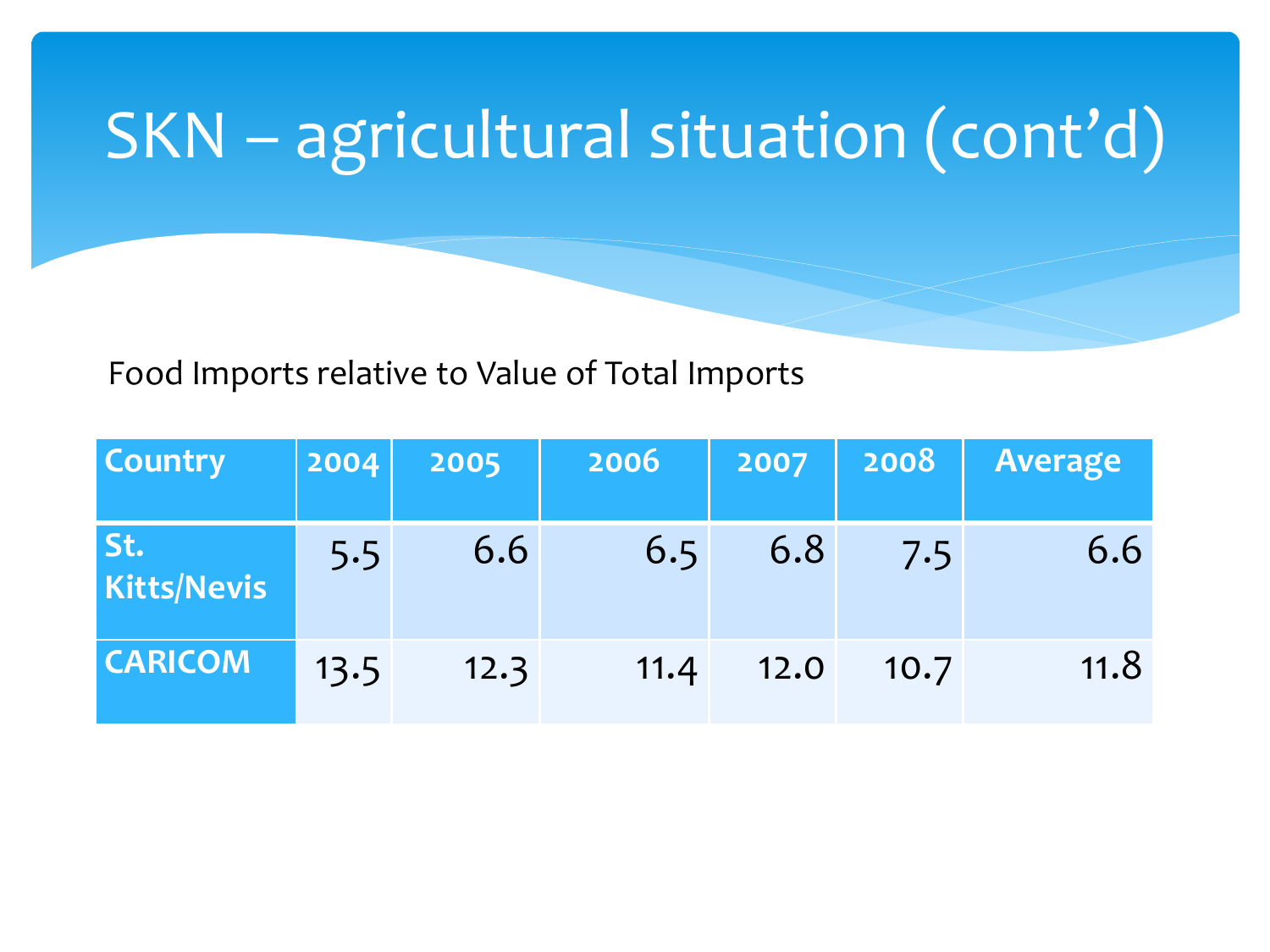## Sanitary & Phytosanitary Measures (SPS) – Basic Principles

- What does the CARICOM treaty say about SPS?
	- As part of the **Community Agricultural Policy** (Art 57) "the Community shall …. promote and support … the establishment of an effective regime of sanitary and phytosanitary measures;
	- As part of the **legal infrastructure** (Art 74) Member States shall harmonize their laws and administrative practices in respect of …. standards and technical regulations…. labelling of food and drugs; ….. sanitary and phytosanitary measures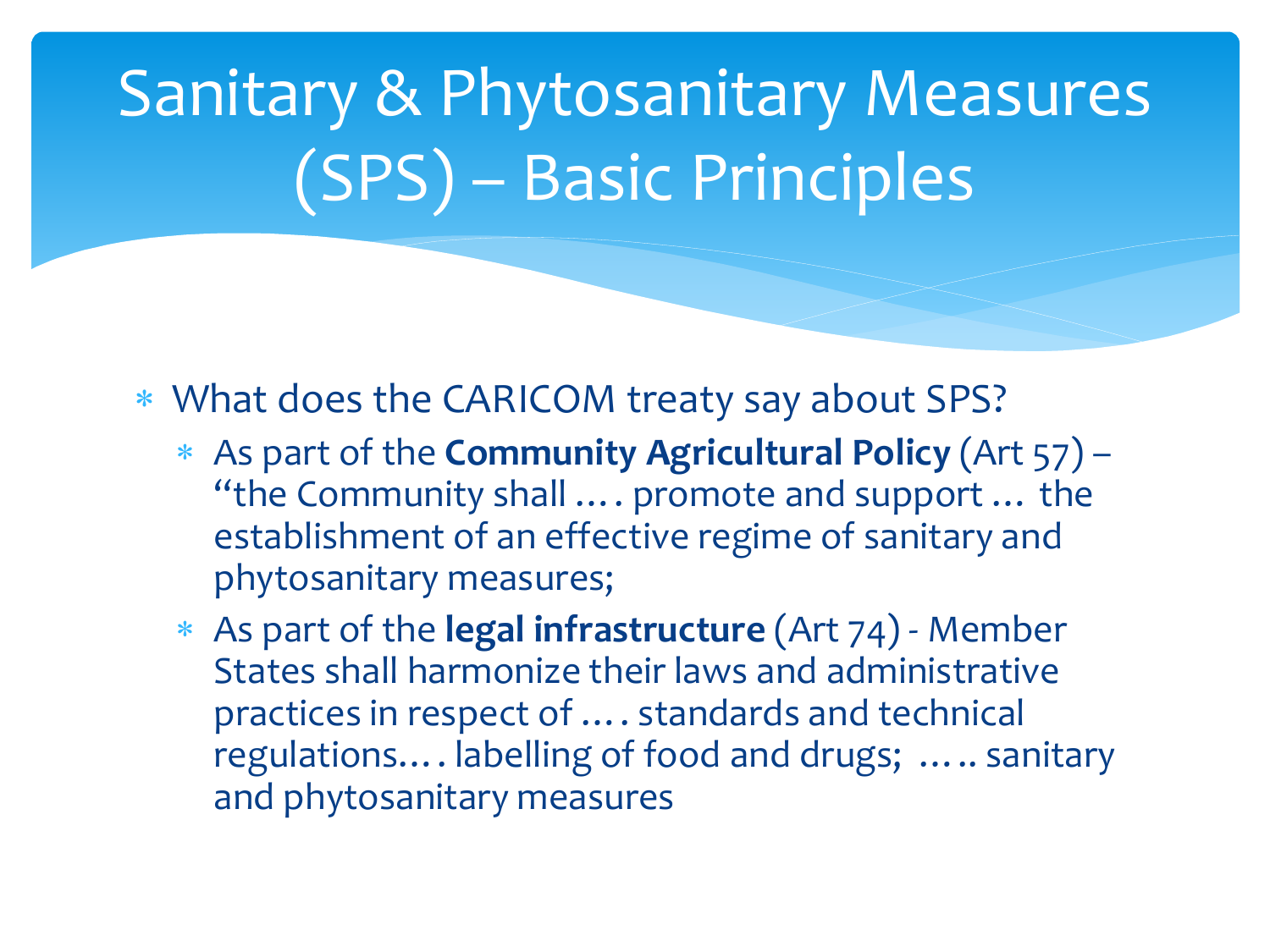# SPS – Basic Principles (cont'd)

- As members of the **WTO**, commitments as set out in the WTO Agreement on the Application of Sanitary and Phytosanitary Measures (SPS Agreement).
- The WTO SPS agreement recognizes the **right** of countries to apply measures aimed at protecting their agricultural health, human health and environment. Equally, it imposes the **obligation** on countries not to use SPS measures as disguised protection for their producers.
- Some basic principles are:
	- Harmonization
	- Equivalence
	- Risk assessment
	- Appropriate level of Sanitary or Phytosanitary protection (ALOP)
	- Regional conditions / pest free areas
	- \* Transparency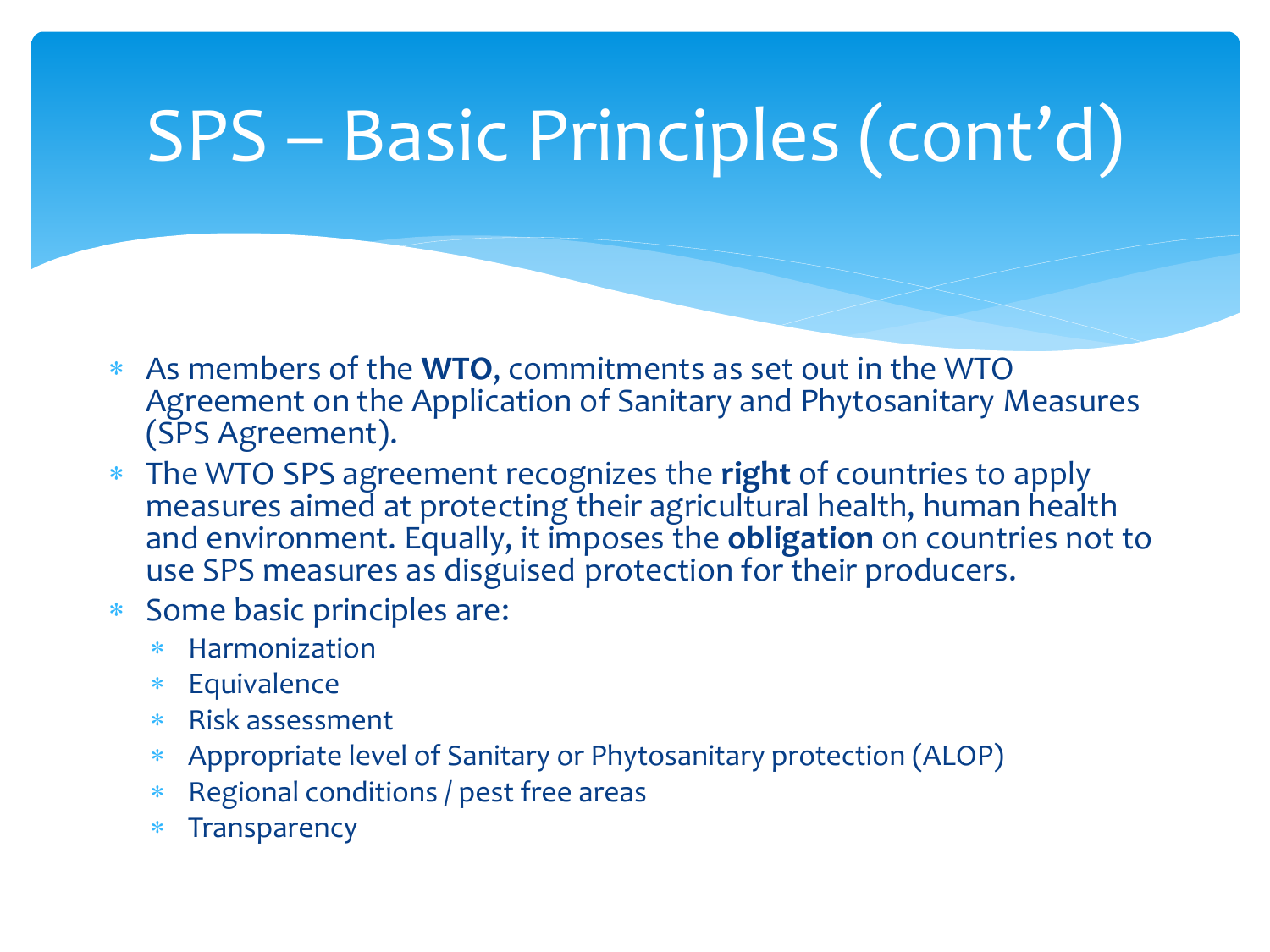## SPS – Basic Principles (cont'd)

#### **Harmonization**

- Members commit to using international standards as far as possible. Where higher standards are deemed necessary, they must be scientifically justified in accordance with internationally accepted **risk assessment** procedures aimed at establishing the **appropriate level of protection**
- Three organizations (the "three sisters") recognized as the source of international standards – IPPC (plant health), Codex Alimentarius (food safety), and OIE (animal health)

#### **Equivalence**:

 Importing countries are required to recognize the measures of an exporting country, which may be different from those required by the importing country but which can be demonstrated to have equivalent effect in terms of providing the importing country with the **appropriate level of protection**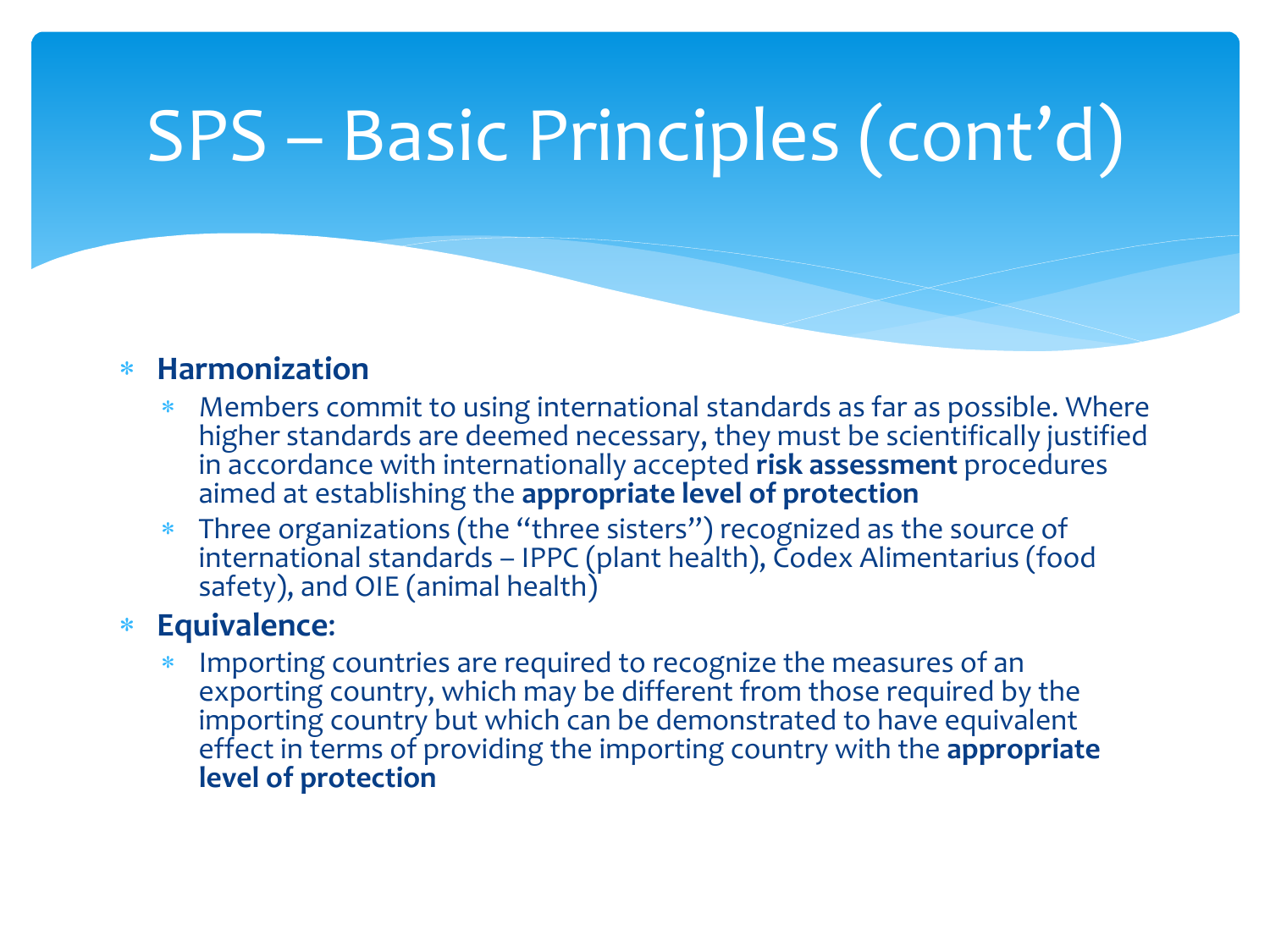## SPS – Basic Principles (cont'd)

#### **Regional Conditions / Pest-free areas**

 Importing countries must consider differences in the incidence of pests and diseases based on regional conditions within exporting countries. Exporting countries must provide the necessary evidence of pestor disease-free / low pest or disease prevalence

#### **Transparency**

 Various requirements – designation of enquiry points, publication of regulations, early notification of new or amended measures etc.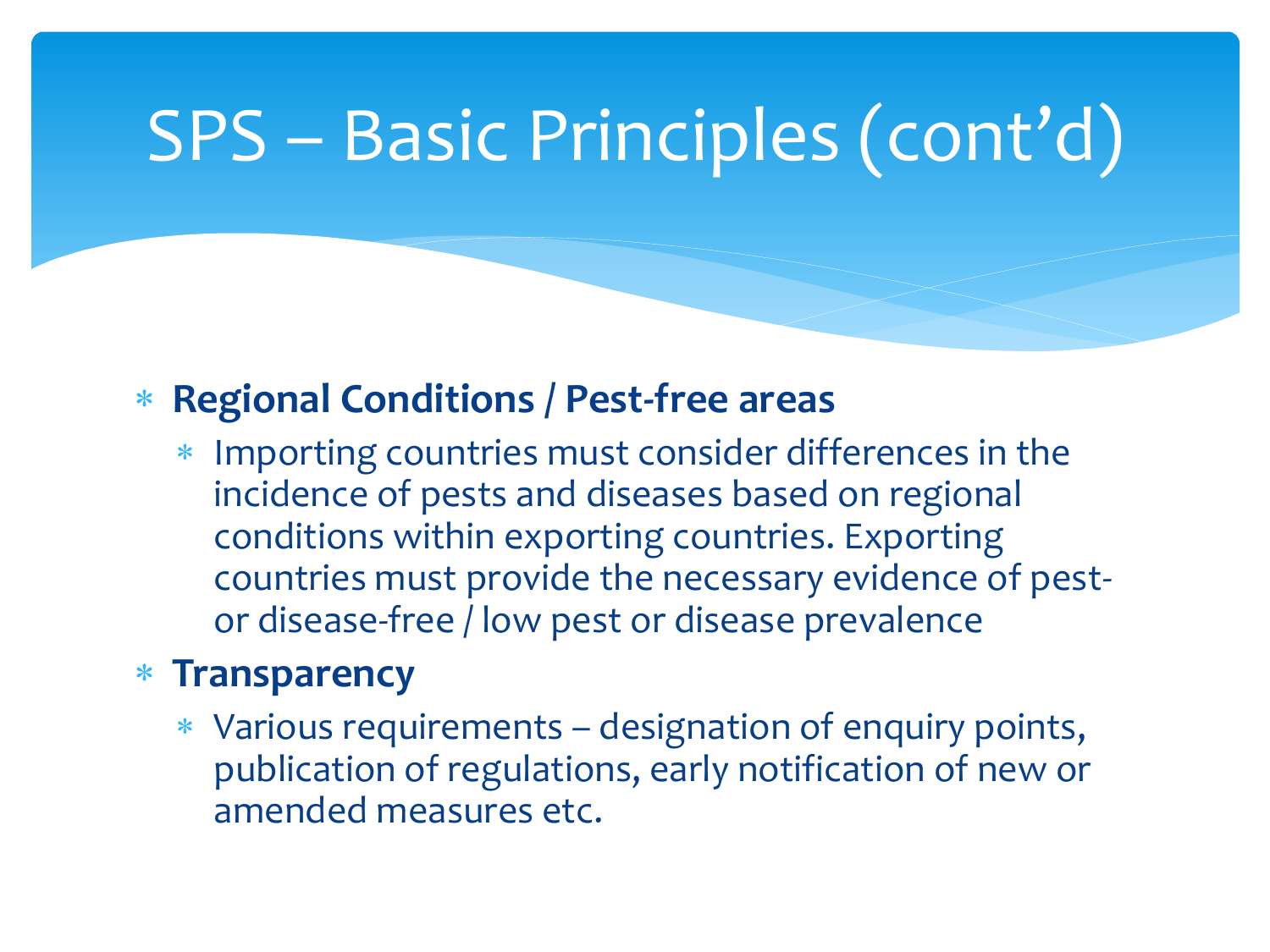#### CARICOM Arrangements

- All CARICOM countries have Laws and Regulations which govern import and [export of agricultural products http://www.caripestnetwork.org/quarantine-a](http://www.caripestnetwork.org/quarantine-a-regulations.html)regulations.html (except Montserrat and St. Kitts and Nevis)
- Actual import requirements (inspection and certification) vary from country to country and from product to product because of such factors as differences in pest/disease incidence (in importing or exporting country), mitigation measures taken by exporting country, type of product and intended use, size and configuration of the consignment, experience with the exporting country or entity, means of conveyance or packaging etc.
- All CARICOM countries require that imports must be **free of pests**
- The CARICOM secretariat provides the focal point for matters relating to SPS administration. It has no decision making powers but facilitates the development of responses to problems notified to it.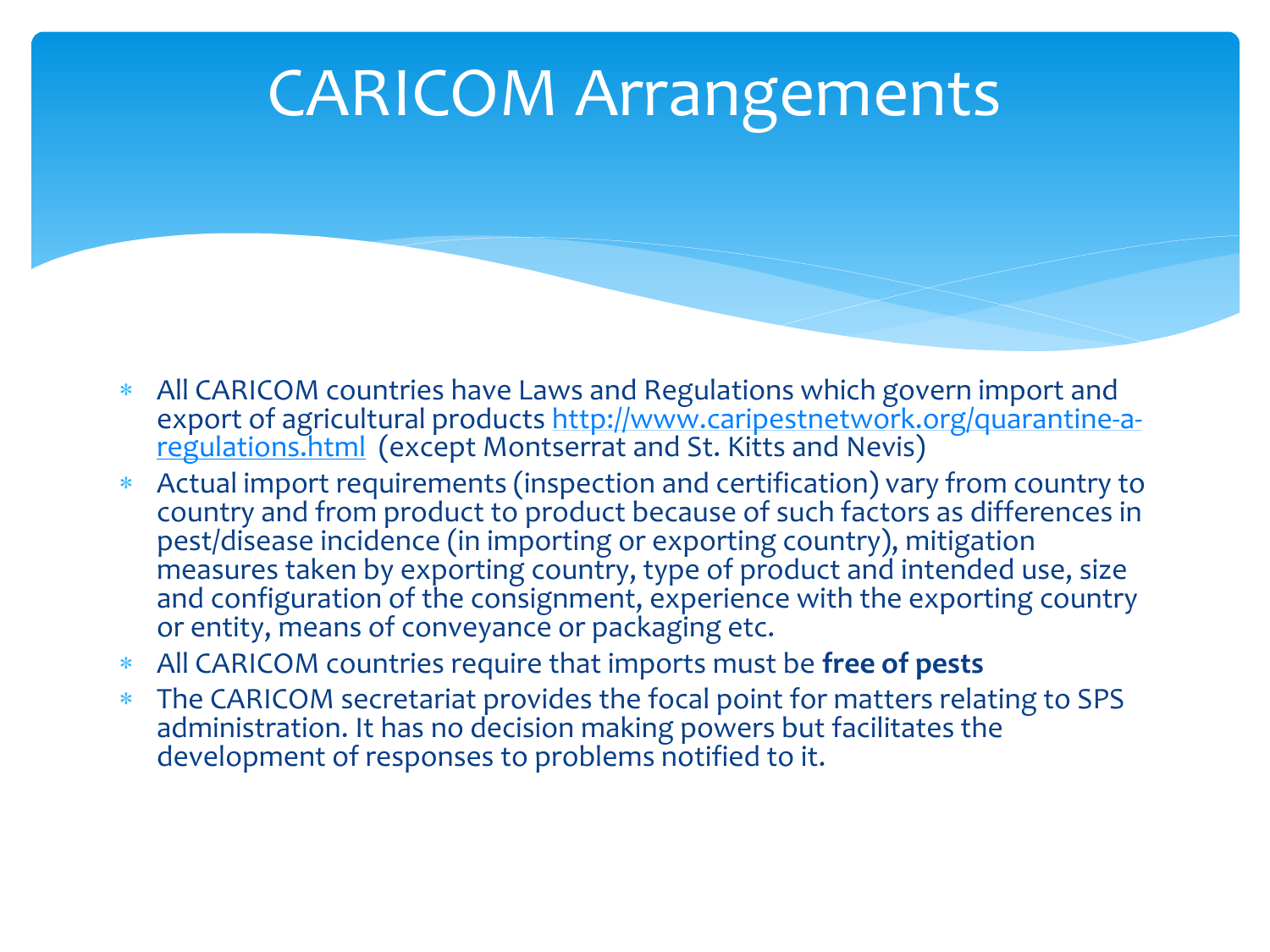- COTED, as the organ responsible for all trade and economic development matters in the Community, provides political guidance for the resolution of intra-regional SPS problems, as necessary.
- COTED (Agriculture) has instructed that a list of products which member states wish to trade and which are currently restricted for SPS reasons be drawn up and used as a basis for pursuing the removal of those restrictions
- COTED (Agriculture) have established a Ministerial Sub-Committee to facilitate agricultural trade and to make recommendations to remove the barriers – technical and administrative – which impede current trade processes. A report is expected to be presented to the upcoming meeting of Council for Trade and Economic Development (COTED). October 2011.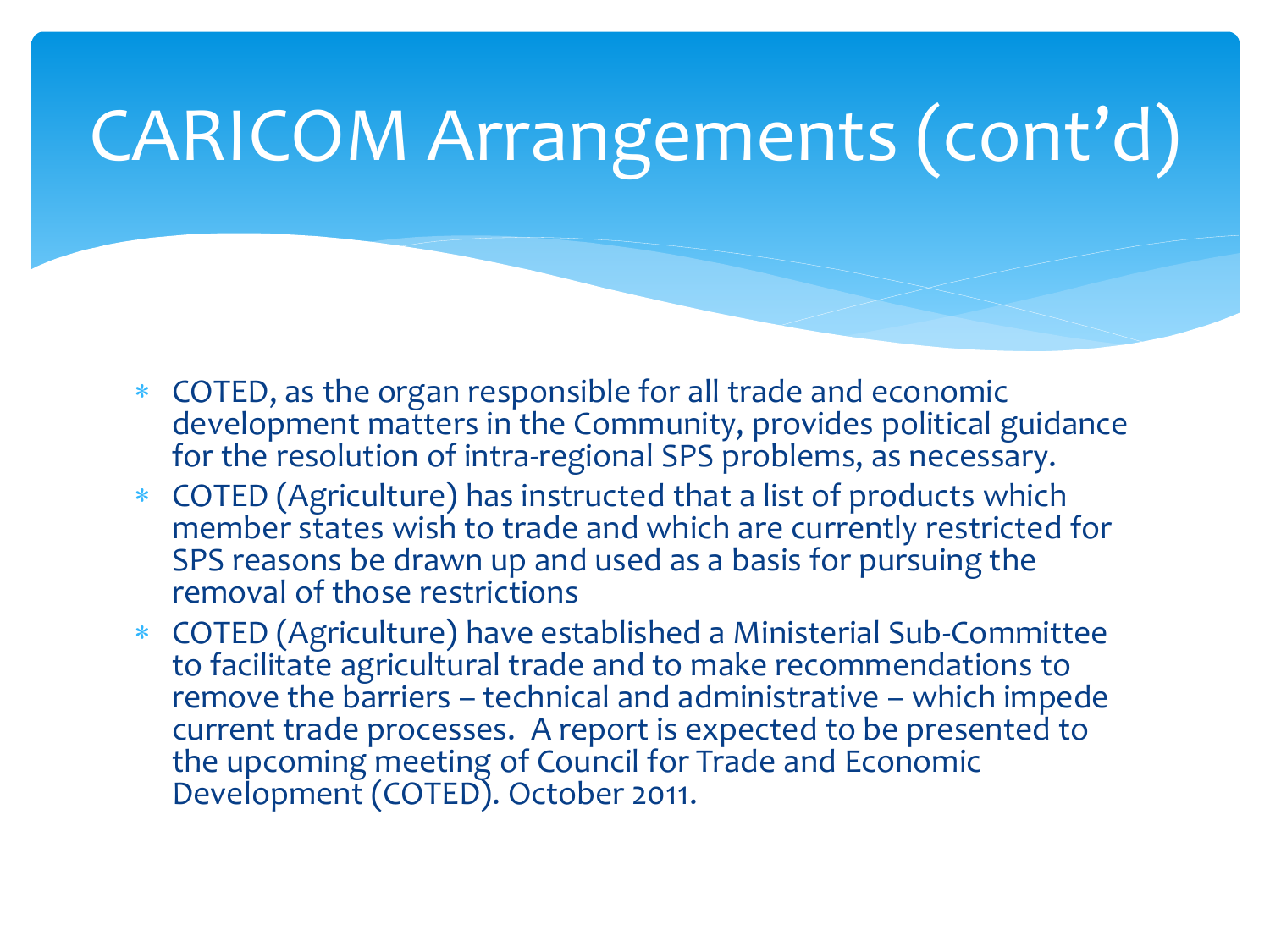- There are committees of **Chief Veterinary Officers (CVOs)** and **Chief Plant Health Officers**, which meet from time to time, facilitated by the Secretariat
- CVOs have established a process for approving trade in animal products that have not previously been exported, or from a source (intra- or extra-regional) that has not previously been approved.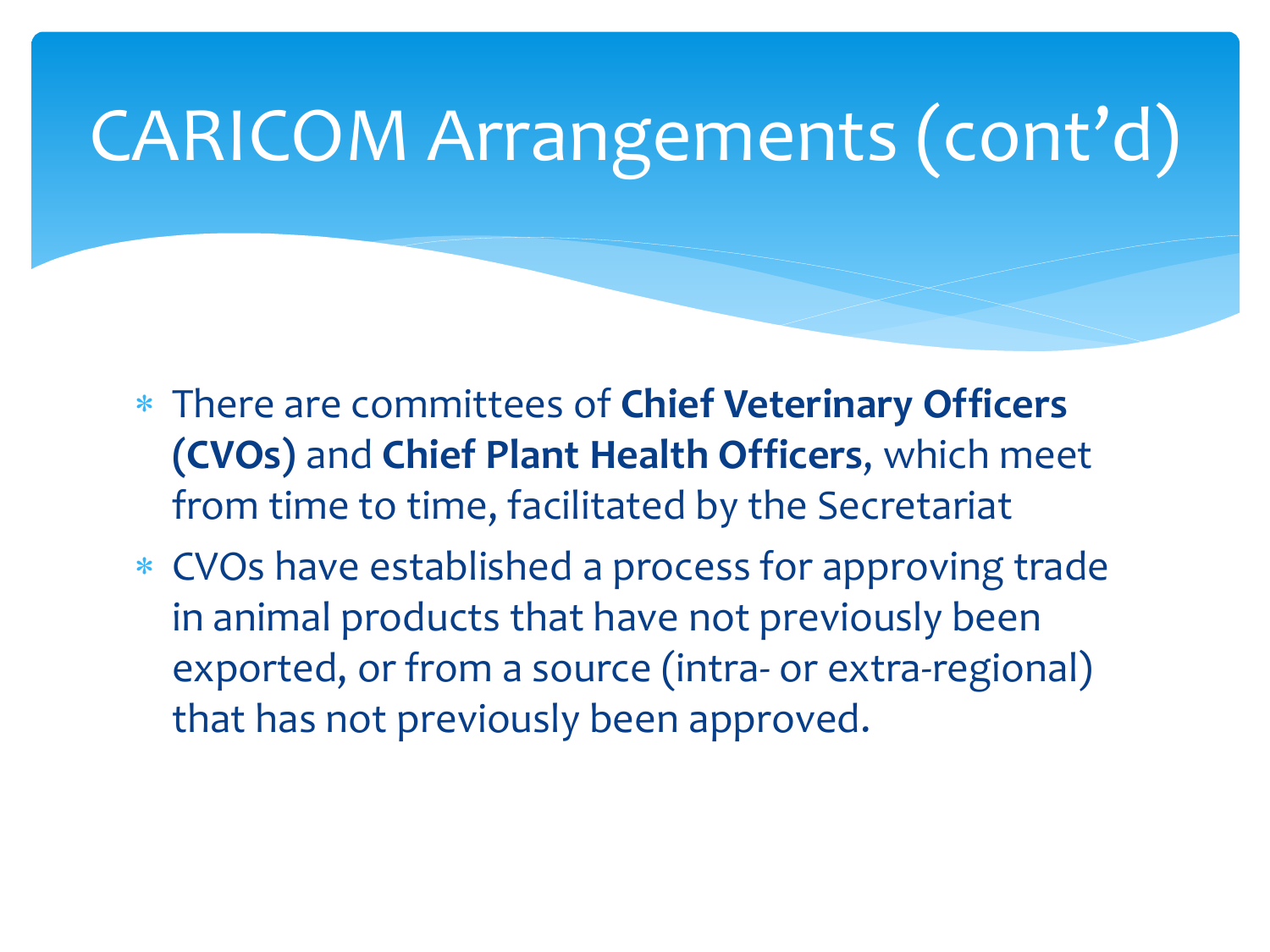#### CVO Process:

- If the exporter desires a request is made to the CARICOM Secretariat (CCS) or the importing country for the product to be cleared for intra-regional trade.
- The CCS consults with the CVOs on what is the best approach.
- The CVOs will inform of the peculiarities of the legislative import conditions existing in the region - based on the disease and risk status. At this point the product can be cleared for export - from a disease or risk perspective. If not, the CVOs will advise on the need for the conduct of a risk assessment in addition to informing on whether there is a need for a site visit.
- The CVOs will advise on the best composition of the inspection team re the type of expertise necessary.
- The visit is arranged by the CCS in consultation with the CVO of the particular country.
- The assessment is conducted with pre-information and schedules etc. being collected and arranged.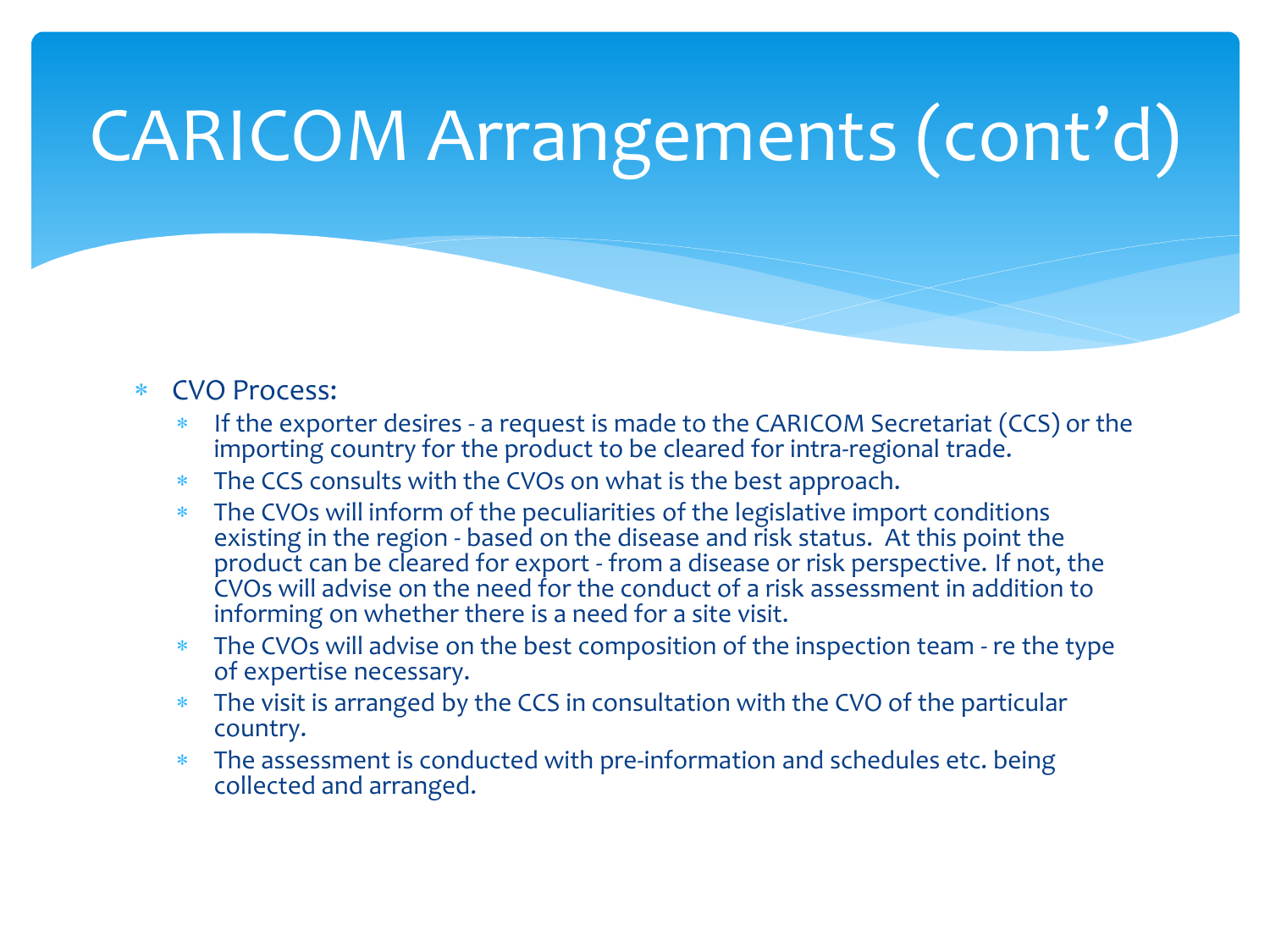- CVO Process (cont'd):
	- The producing entities provide financial support for the visits.
	- The preliminary report is prepared and submitted to CCS. CCS circulates to the CVOs for comments or meets face to face for discussion. The report is approved by the forum of CVOs.
	- Recommendations are made and taken to COTED accepted or request clarification. If all is well, the product is declared suitable for trade as having met the requirements.
	- Products traded continue to be subject to the applicable laboratory food safety sanitary sample testing requirements or laws of each country in the region.
- No similar process yet exists for plant products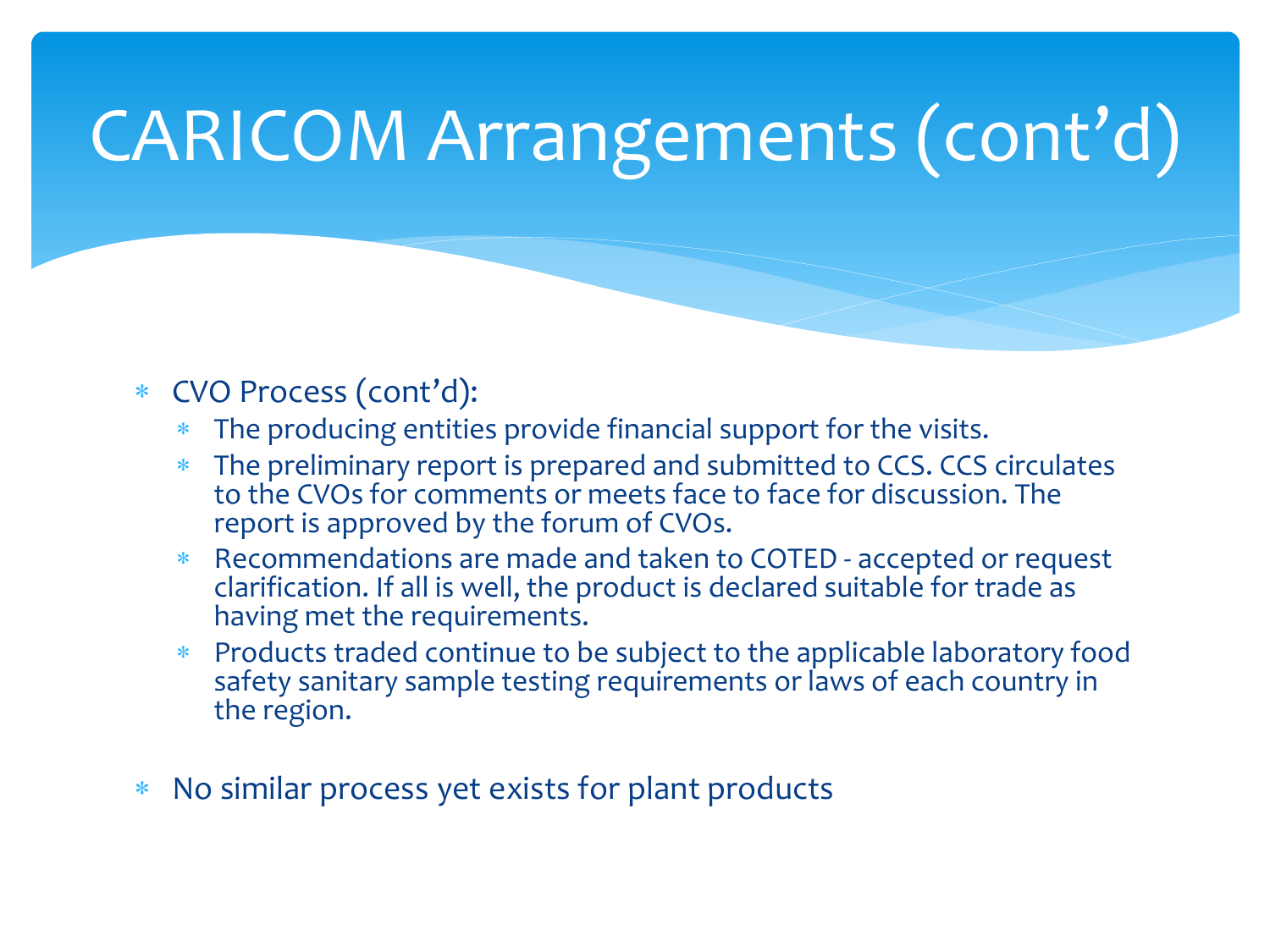### Recent Experiences

#### \* 27<sup>th</sup> COTED May 14-15, 2009

- Issue: Beef exports from Panama to CARICOM
- Action: CCS facilitates a CARICOM team to visit Panama (Ministers also highlight need to establish CAHFSA and call on CVOs to establish clear procedures for trade in animal products
- 28th COTED, Oct 8, 2009
	- Issue: Boneless chicken exports from Barbados to St. Lucia
	- Action: St. Lucia declared that there were no impediments to imports of the product from Barbados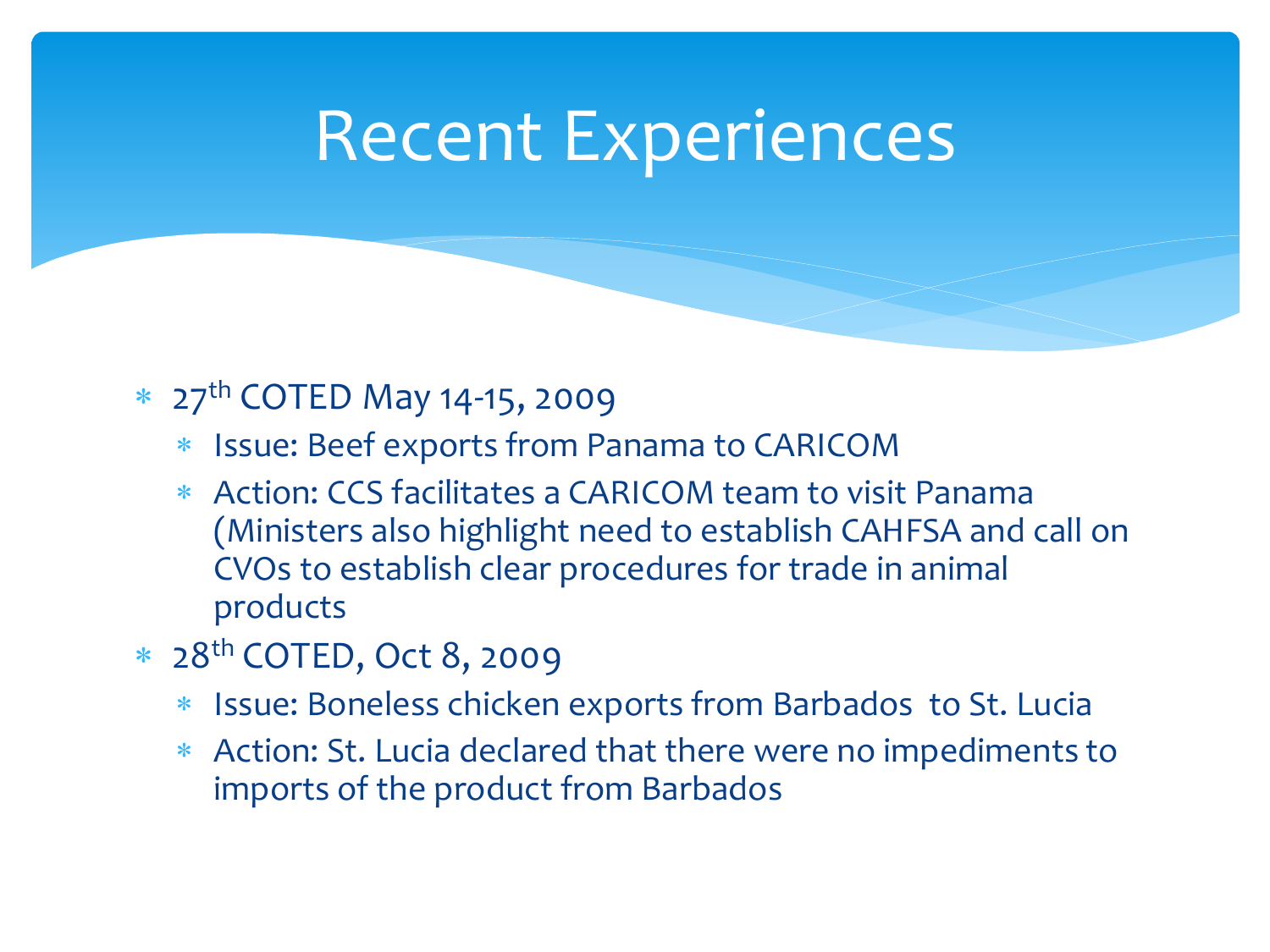## Recent Experiences (cont'd)

#### 28th COTED, Oct 8, 2009

- Issue: Export of beef products from T&T to St. Lucia
- Action: St. Lucia undertook to investigate the matter. CCS facilitated bilateral discussions

#### 29th COTED, Feb 8-9, 2010

- Issue: Export of meat (beef and chicken) patties from Jamaica to the **Community**
- Action: CARICOM Sanitary Evaluation Team undertook a site visit and analysis of the relevant processing facilities and sanitary systems and infrastructure in Jamaica on 10-12 June 2009
- Report cleared two facilities for export of some products and set out requirements for a third.
- CVOs mandated to develop terms of reference, protocols for inspection and evaluation, and other guidelines for the conduct of risk assessments of animal and animal products within the CSME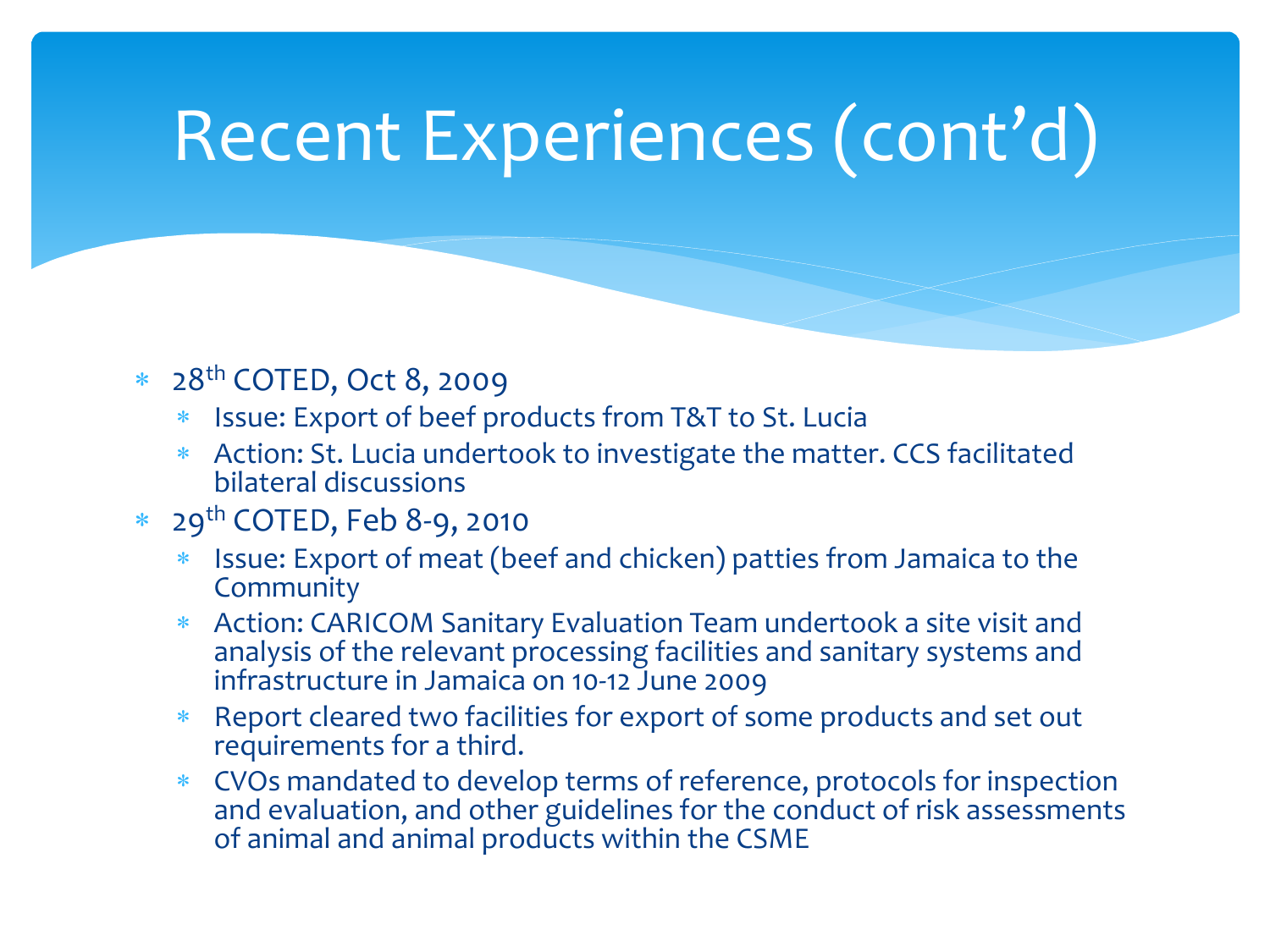Caribbean Agricultural Health & Food Safety Agency (CAHFSA)

- Four broad areas in which there is need for strengthening in order to create an effective SPS regime in CARICOM:
	- Institutional regional (CAHFSA) and national agricultural health and food safety committees/agencies
	- Infrastructural (e.g. laboratories)
	- Policy/Legislation:
	- Capacity Building.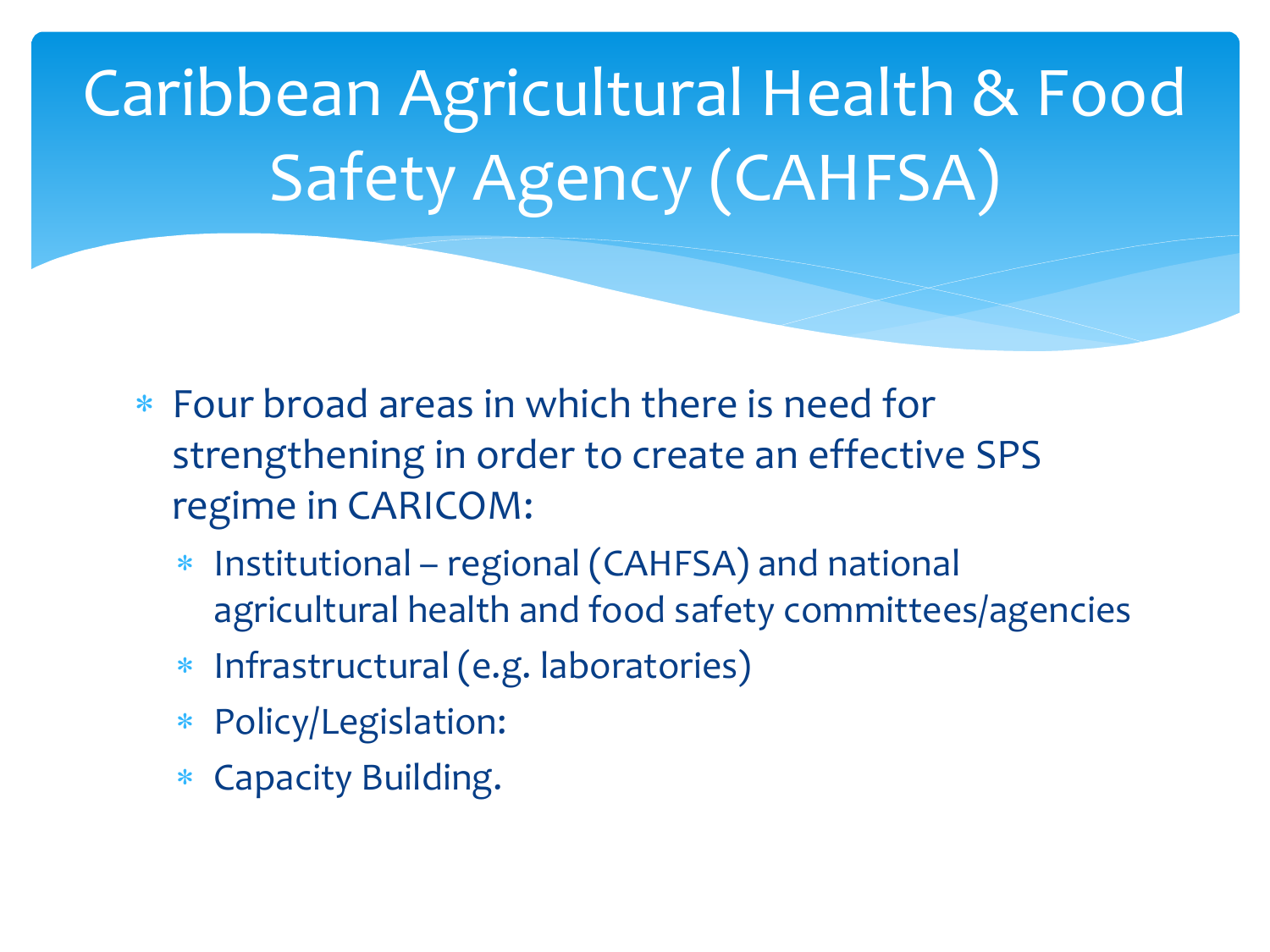# CAHFSA (cont'd)

- The main functions of the Caribbean Agricultural Health & Food Safety Agency (CAHFSA) are *inter alia* to:
	- Assist Member States to achieve the international standards required for export and import of agricultural goods while protecting the region from pests and diseases and also to deliver food which is safe for human consumption;
	- Devise measures to reduce the use of SPS as deterrents to agricultural trade, including undue administrative and customs delays in the clearance of agricultural perishables at the borders.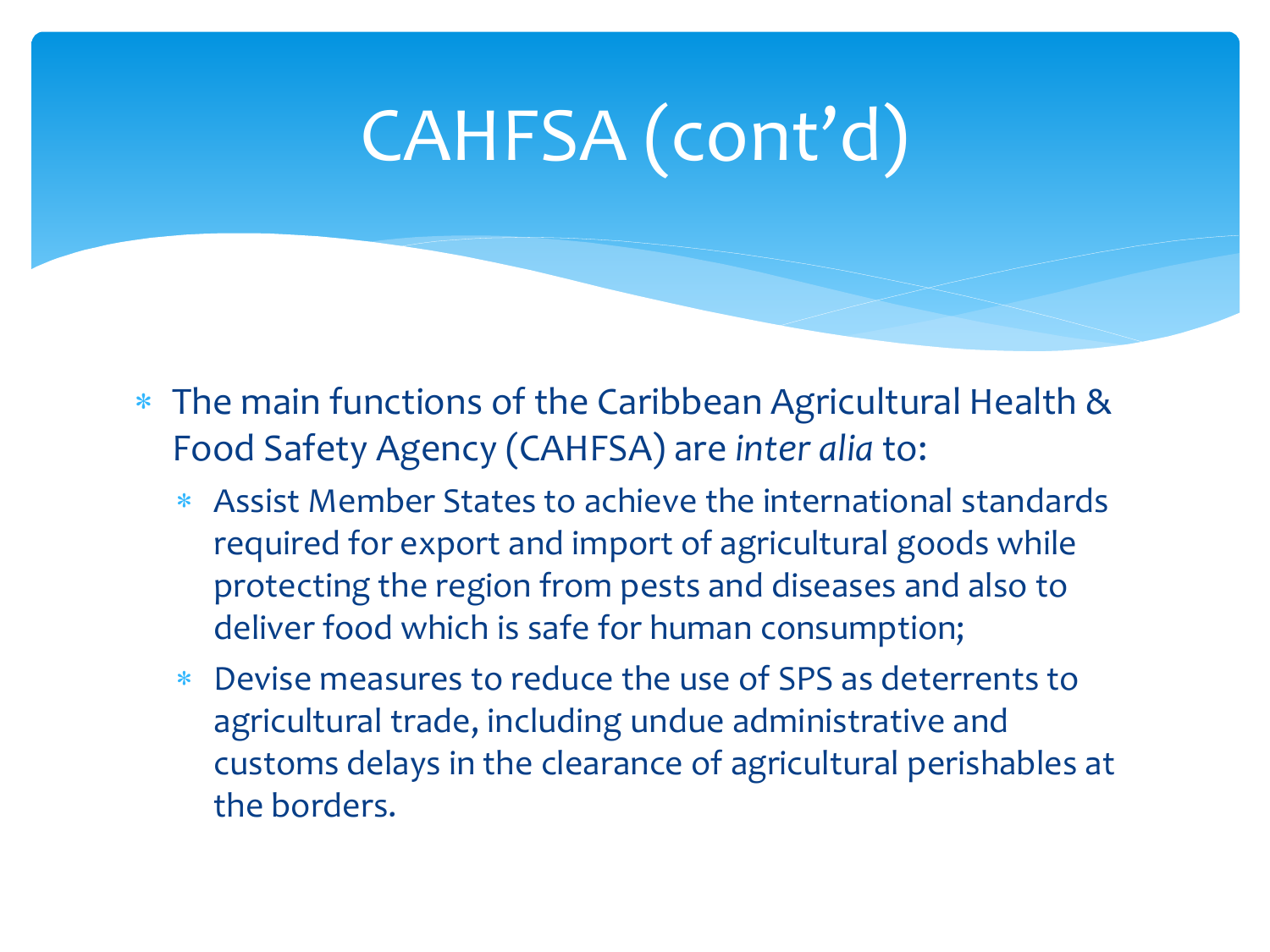# CAHFSA (cont'd)

#### Legal Agreement

 The Agreement to date has been signed by ten (10) Member states. It is still undergoing revision. The Headquarters Agreement for CAHFSA was signed between the Secretary-General and the Government of Suriname on 18 March, 2010.

#### Operationalization of CAHFSA

- Main challenge for the operationalization of CAHFSA is the **financing** for the recruitment of staff and the resources for delivering on its work programme. Attempts are being made to seek such funding but donor agencies are not inclined to provide seed funding for the recruitment of staff, though they are prepared to provide technical assistance to deliver the work programme.
- The Special Meeting of COTED (Agriculture) in October 2010 approved the **Budget** for CAHFSA and acknowledged the difficulties some Member States would have to make their contributions.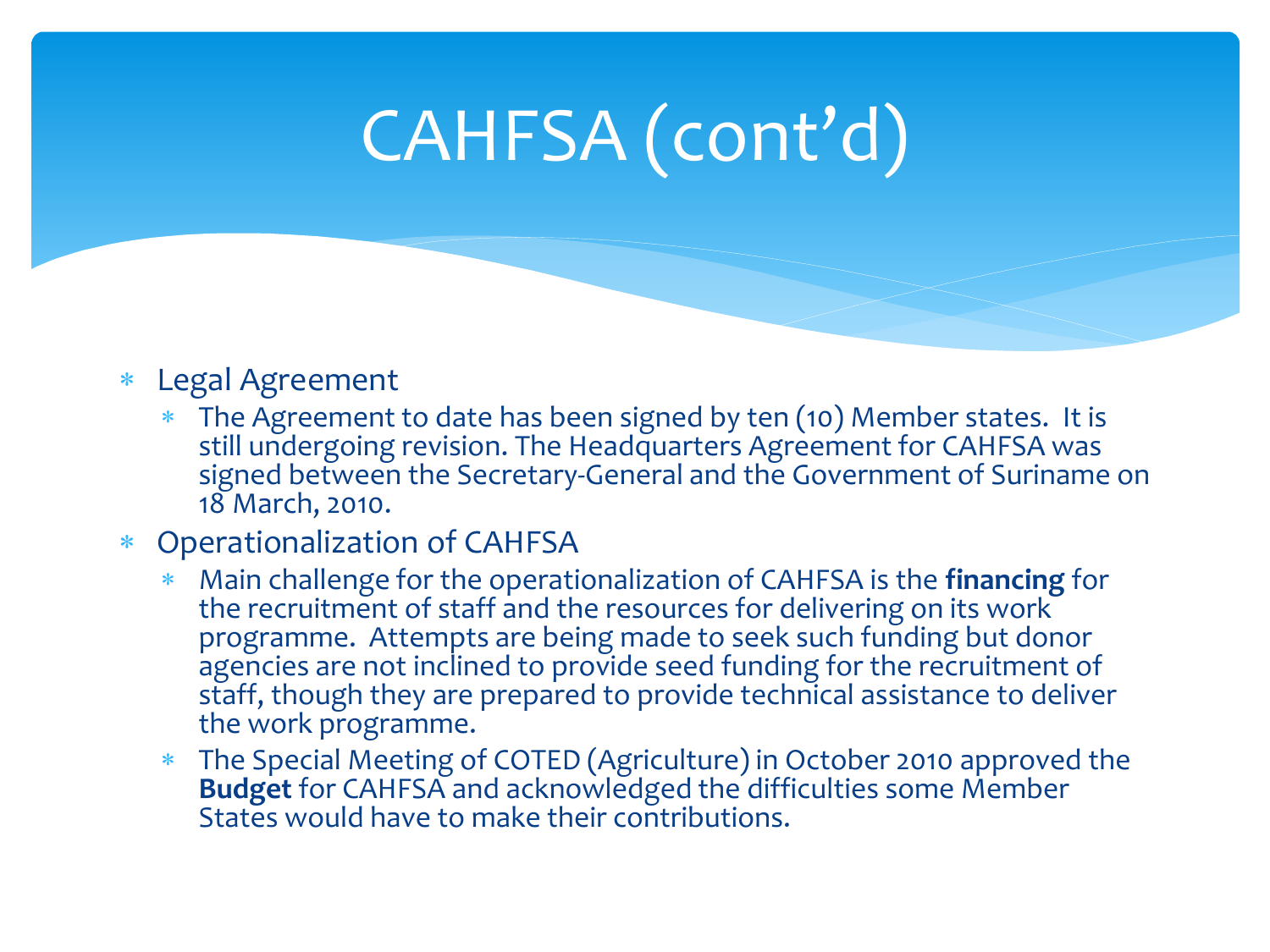# CAHFSA (cont'd)

- CAHFSA operationalization (cont'd)
	- Procurement of capital items is in progress
	- Development of a strategic plan being prepared for presentation to COTED
	- The development of agricultural sanitary and phytosanitary (SPS) protocols for trade designed to facilitate the movement of agricultural goods within the Region;
	- An assessment of the capacity and capability of Agricultural Health and Food Safety Laboratories of CARICOM Member States is planned
	- Submission of an SPS proposed programme for consideration under the EU's 10th EDF programme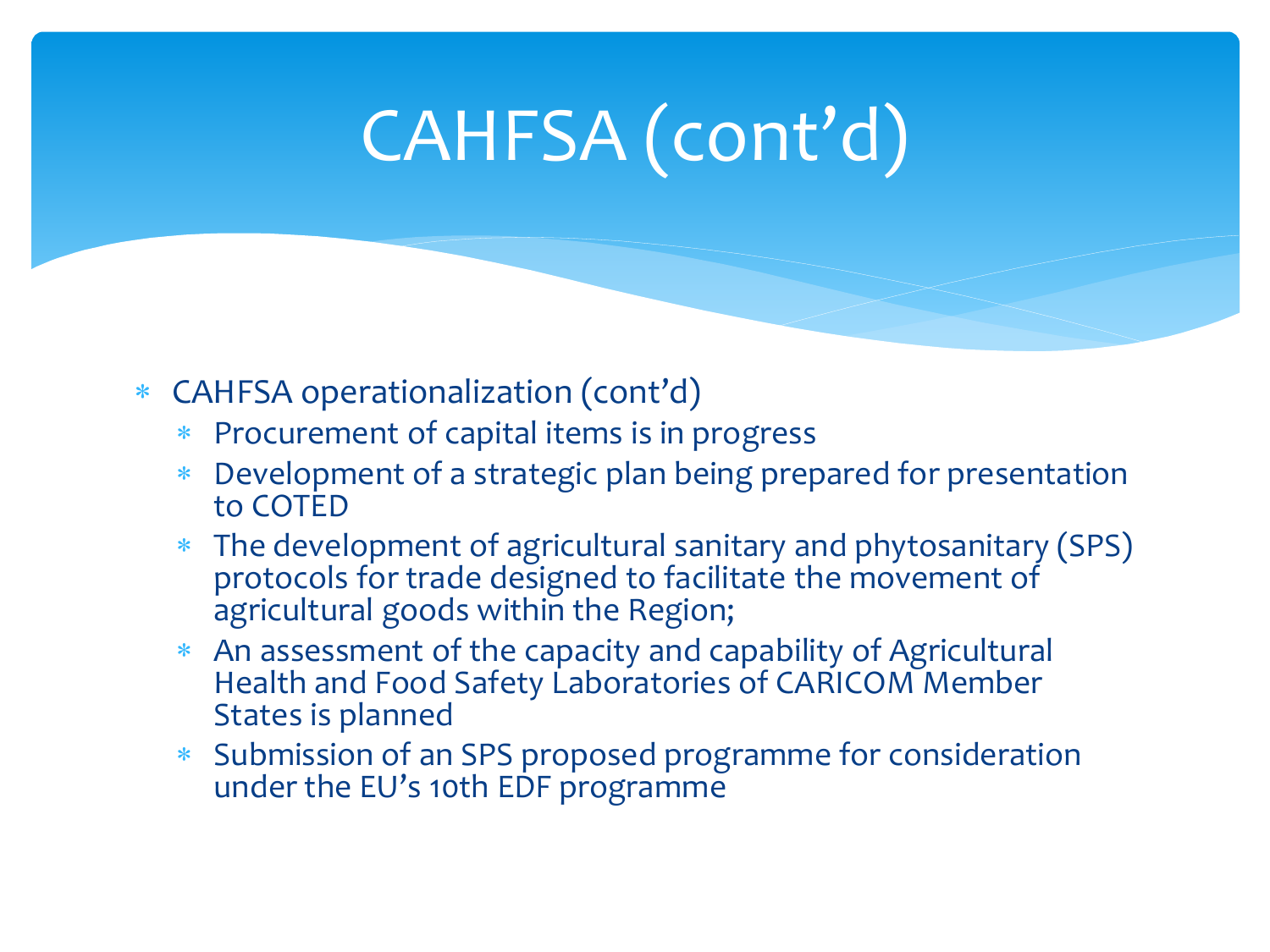### Agricultural Development Issues

- The Revised Treaty of Chaguaramas provides for a **Community Agriculture Policy** (Articles 56 and 57), measures to facilitate Marketing of Agriculture Products (Article 59), Fisheries Management and Development (Article 60) and Forest Management and Development (Article 61).
- Objective: The fundamental transformation of the agricultural sector towards market-oriented, internationally competitive and environmentally sound production of agricultural products;
- Policy and programme initiatives:
	- Jagdeo Initiative (2004) / Regional Transformation Programme for Agriculture
	- Liliendaal Declaration on Agriculture and Food Security (2009)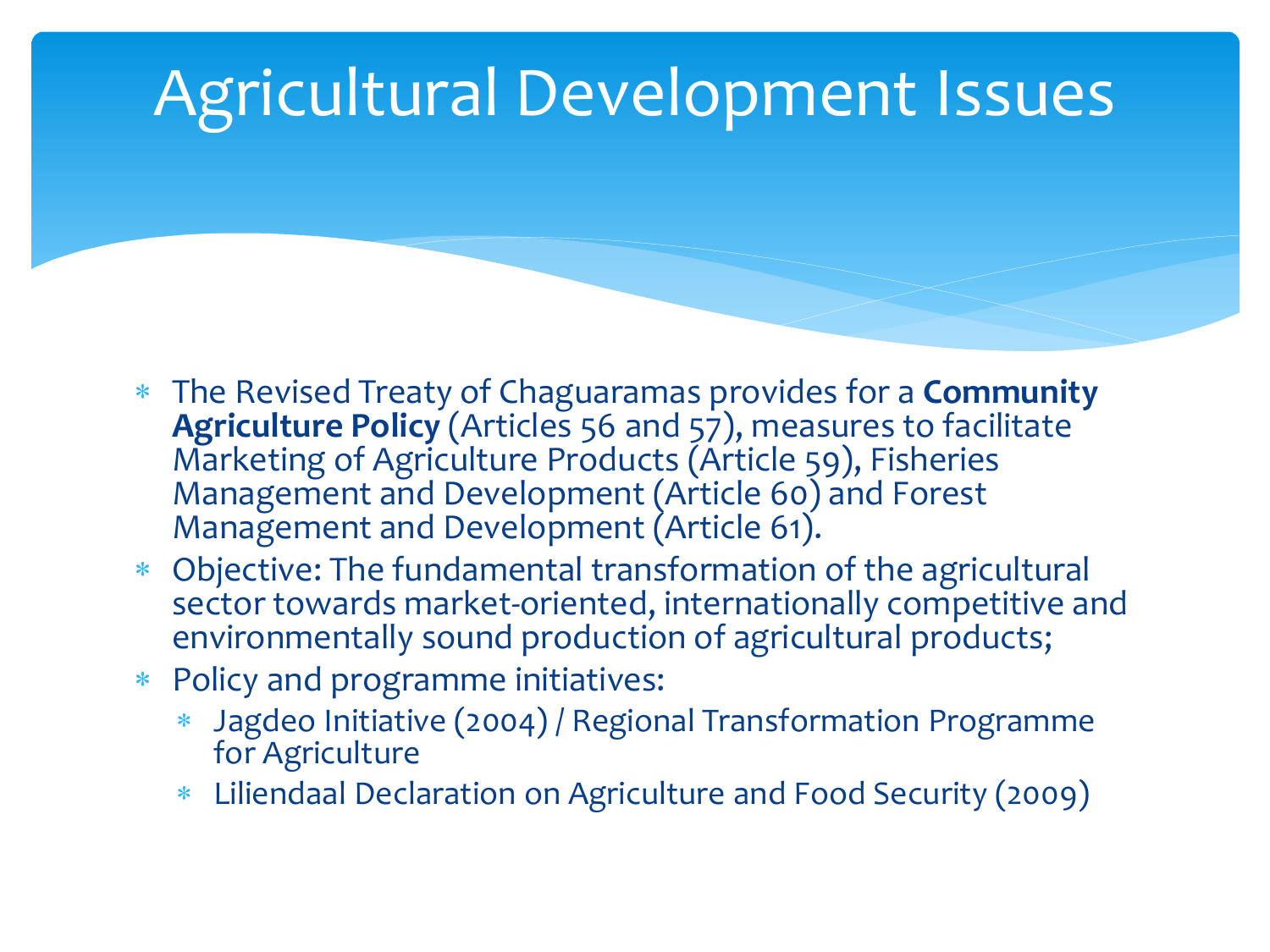# Agricultural Development Issues (cont'd)

#### \* Key Focus Areas

- Community Agricultural Policy
- Marketing information
- Information systems
- Agribusiness development
- SPS / CAHFSA
- Regional Food and Nutrition Strategy (Food Security / rising food prices)
- Other issues (also outlined in Jagdeo Initiative) research and development, land and water management, risk management (including agri insurance and praedial larceny), financing and investment, private sector organization, transportation systems for perishables, human resource development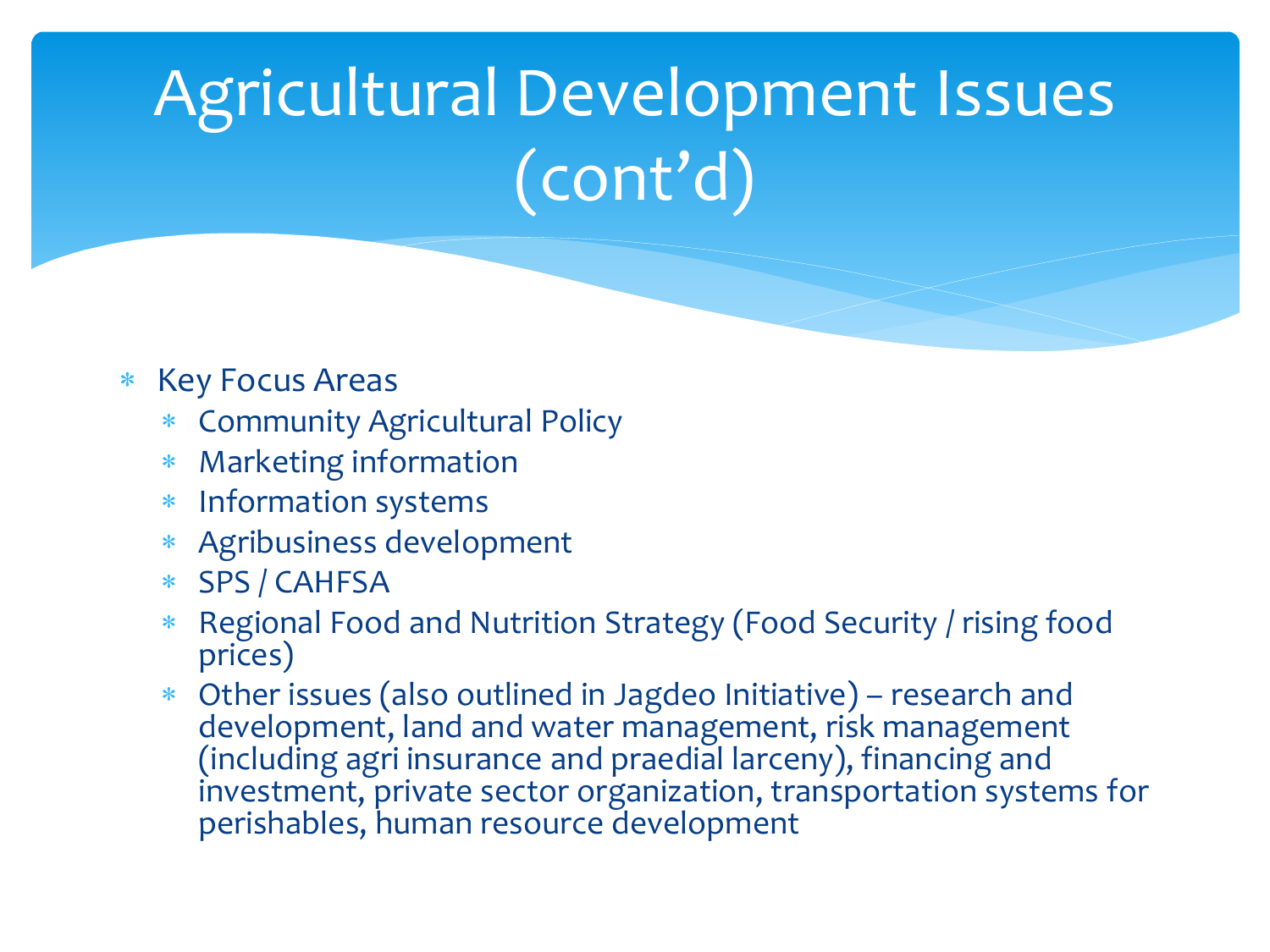# Agricultural Development Issues (cont'd)

#### Role of the Secretariat

- Policy advocacy and resource mobilization for regional initiatives
- Servicing meetings of COTED
- Coordination of CARICOM institutions (CARDI, CAHFSA, CFNI, CFRM, CDEMA, CROSQ,)
- Liaison with key associated institutions (UWI, UG, OECS) and international development partners (FAO, IICA etc.)
- Liaison with key private sector stakeholders (CABA, CAFAN)
- Information exchange and monitoring